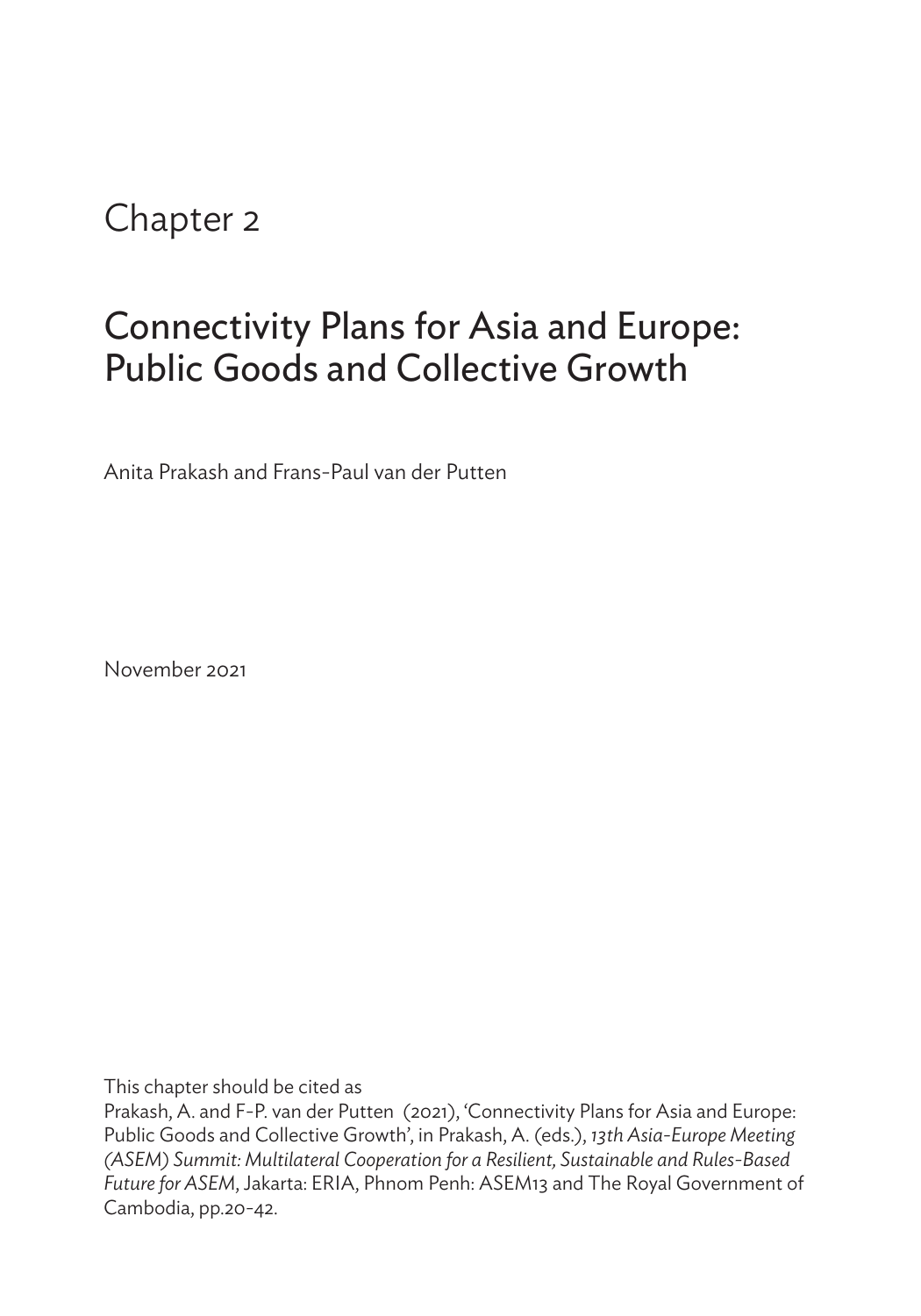# Connectivity Plans for Asia and Europe PUBLIC GOODS AND COLLECTIVE GROWTH

#### ANITA PRAKASH

#### FRANS-PAUL VAN DER PUTTEN\*

Expediant connectivity is on the rise worldwide. Asia, Africa, Europe – and the other continents – are becoming increasingly interlinked through pan-regional initiatives.<br>Asia is the trailblazer in this regard, and most co continents – are becoming increasingly interlinked through pan-regional initiatives. Asia is also the centre of pan-regional connectivity initiatives. The Masterplan on ASEAN Connectivity (MPAC), Belt and Road Initiative (BRI), Asia–Africa Growth Corridor, and Asia–Europe Meeting (ASEM) – all connectivity plans – aim to deepen Asia's economic dynamism and extend it to trans-regional partners. Mega-regional integration initiatives such as the Comprehensive and Progressive Agreement for Trans-Pacific Partnership and the Regional Comprehensive Economic Partnership are also integral to this region.

The need for strengthened connectivity between Asia and Europe has been recognised by ASEM since the 10th ASEM Summit in 2014 in Italy. ASEM is a collective effort towards addressing the demands of greater connectivity amongst the geographies, economies, and peoples of Asia and Europe. At the 10th ASEM Summit in 2014 in Italy, 'Leaders underscored the significance of connectivity between the two regions to economic prosperity and sustainable development' (ASEM, 2014: para. 7). The 11th ASEM Summit in 2016 in Ulaanbaatar agreed to make ASEM responsive to emerging demands and the need for connectivity, and to this end established the ASEM Pathfinders Group on Connectivity (APGC).

## ASEM Connectivity Plan: Its Origin, Progress, and Current State

The Asia–Europe Cooperation Framework (AECF) 2000 set out the vision for Asia–Europe connectivity in the ASEM context. It identified three priority areas for ASEM cooperation: political, economic, and social-cultural. It specified detailed mechanisms for coordinating, focusing, and managing ASEM activities. Most of ASEM's current ministerial and senior officials' meetings, which coordinate ASEM connectivity outcomes, were laid out in the AECF 2000.

<sup>\*</sup> The section on the Belt and Road Initiative was written by Frans-Paul van der Puten, Clingendael Institute, with background research conducted by Xiaoxue Martin, Clingendael Institute.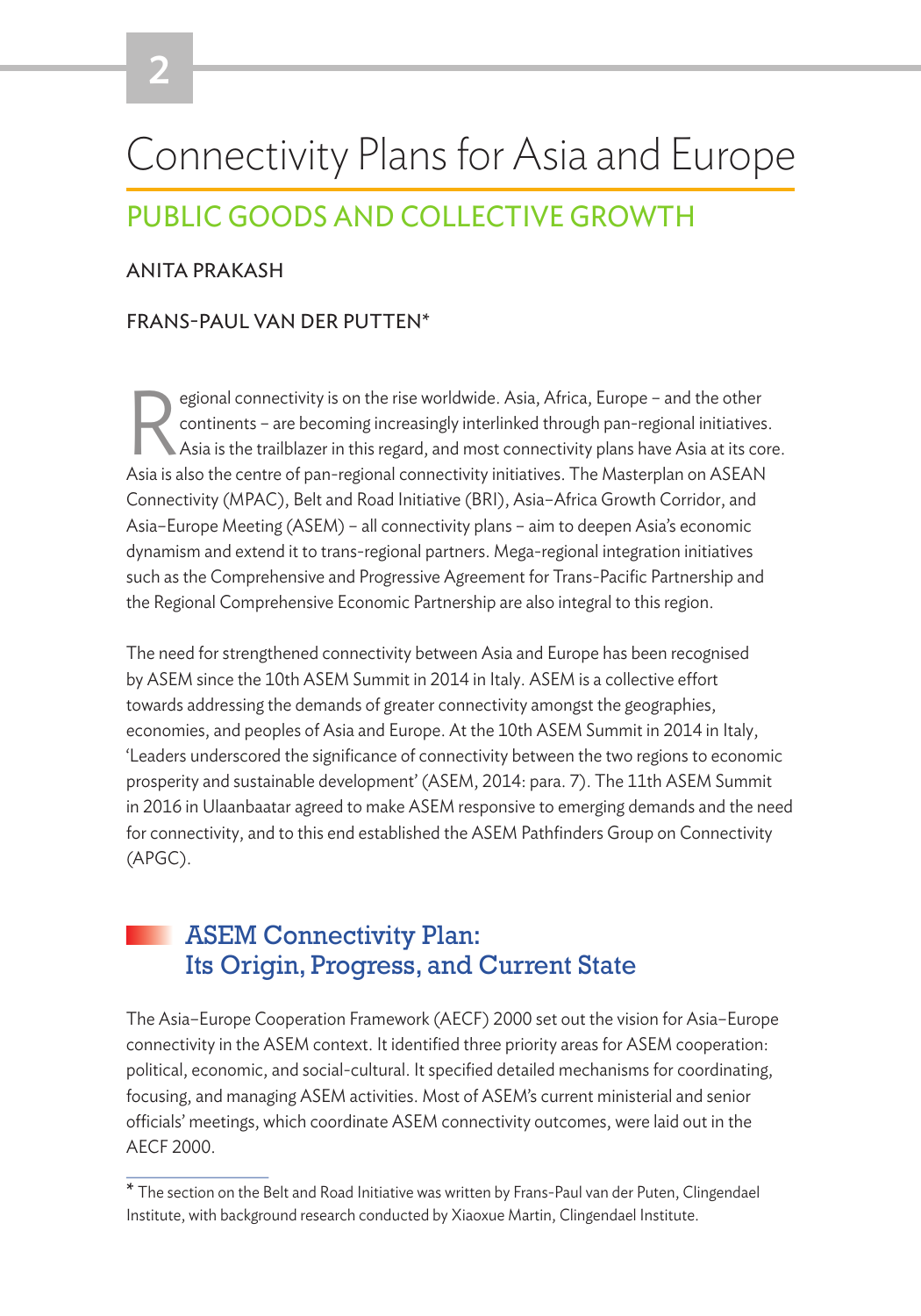Adopted at the third ASEM Summit in the Republic of Korea (henceforth, Korea) in 2000, the AECF recognised that ASEM was initiated with the aim of strengthening links between Asia and Europe. The ASEM Partners agreed to work together for promoting conditions conducive to sustainable economic and social development. ASEM leaders envisaged Asia and Europe as an area of peace and shared development, with common interests and aspirations – upholding the purposes and principles of the United Nations Charter; respect for democracy, the rule of law, equality, justice, and human rights; concern for the environment and other global issues; eradication of poverty; protection of cultural heritage; and the promotion of intellectual endeavours, economic and social development, knowledge and educational resources, science and technology, commerce, investment, and enterprise. To this end, ASEM laid out a blueprint for Asia and Europe for building a comprehensive and future-oriented partnership. Dialogue and joint endeavours in relation to political, economic, social, cultural, and educational issues were outlined. Importantly, ASEM Partners recognised the need to work together in addressing the new challenges posed by, amongst other things, globalisation, information technology, e-commerce, and the New Economy, now more commonly known as the digital economy.

In the political field, ASEM efforts were focused on issues of common interest, but guided by a process of consensus building. Conscious of being an informal platform, ASEM's objective of political connectivity was to be realised through mutual awareness and understanding between partners. All issues were on the table, but wisdom and judiciousness were exercised in selecting the topics for discussion and cooperation. The political dialogue conducted by ASEM Partners was to be characterised by principles of mutual respect, equality, the promotion of fundamental rights and, in accordance with the rules of international law and obligations, non-intervention, whether direct or indirect, in each other's internal affairs.

Key priorities were (i) high-level political dialogue at the senior officials' meeting (SOM) level on issues of common interest arising in the context of relevant international institutions; and (ii) enhancing informal political dialogue on regional and international issues of common interest at informal ASEM seminars and workshops proposed by individual partners and endorsed by the SOM in the fields of international relations, politics, and economics. Global issues of common concern for ASEM were:

- strengthening efforts in the global and regional context towards arms control, disarmament, and non-proliferation of weapons of mass destruction;
- promoting the welfare of women and children;
- enhancing the ASEM dialogue and cooperation on other global issues such as human resources development, community health care improvement, and food security and supply;
- tackling global environmental issues, striving for sustainable development, and supporting the work of the Asia–Europe Environmental Technology Centre;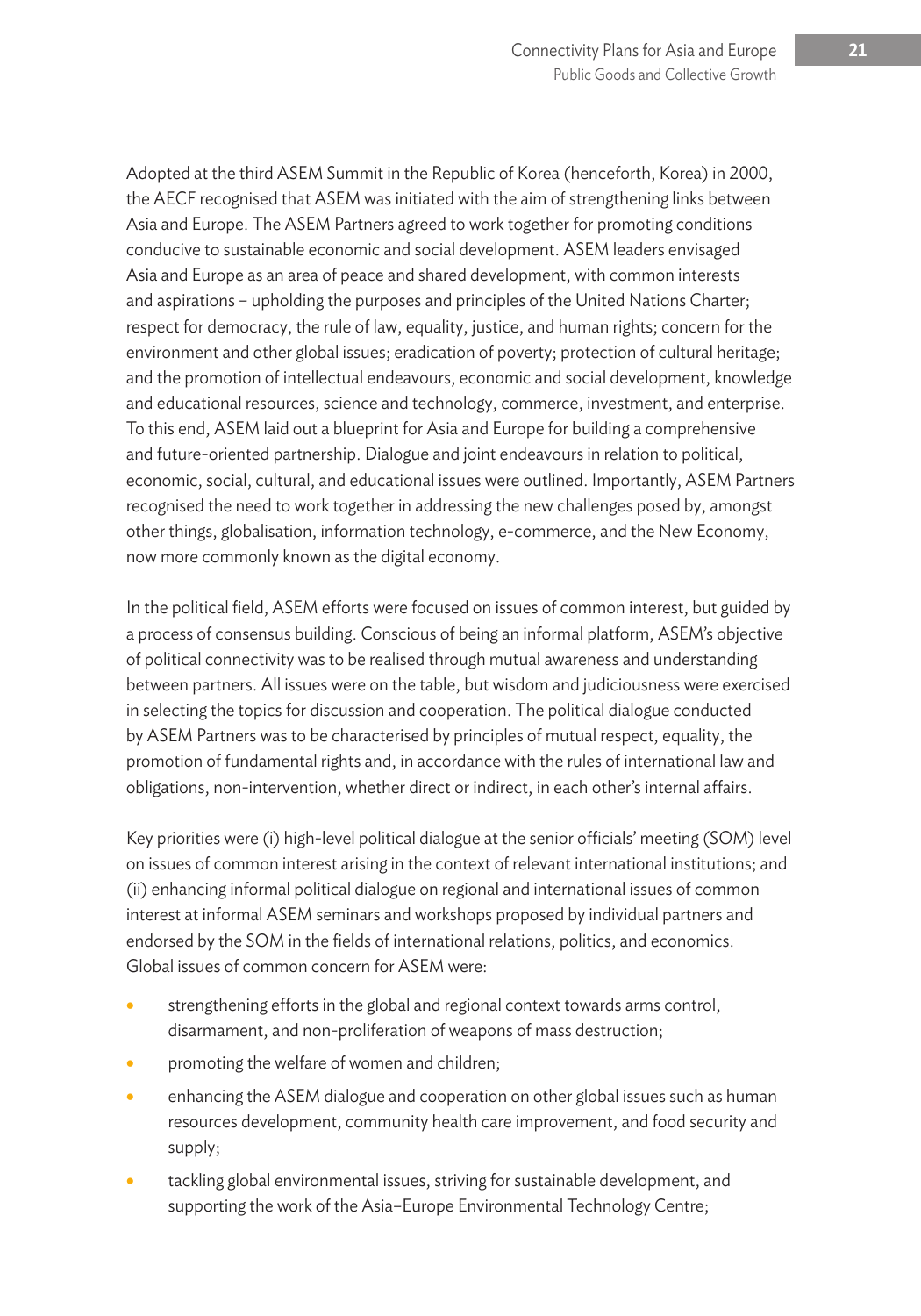- managing migratory flows in a globalised world;
- combating transnational crime, including money laundering, the smuggling and exploitation of migrants, human trafficking (particularly women and children), international terrorism and piracy, and fighting the illegal drug trade; and
- combating racism and xenophobia.

In the economic and financial fields, ASEM efforts focused on strengthening dialogue and cooperation between the two regions, with a view to facilitating sustainable economic growth, contributing together to the global economic dialogue, and addressing the impact of globalisation.

In this context, key priorities included dialogue at the Economic Ministers' Meeting and Senior Officials' Meeting on Trade and Investment (SOMTI), with particular regard to strengthening the open and rules-based multilateral trading system embodied in the World Trade Organization. Strengthening two-way trade and investment flows between Asia and Europe was the key action plan, notably through the implementation and enhancement of the trade facilitation and investment promotion action plans. The role of the Asia–Europe Business Forum, and its importance in facilitating two-way dialogue between governments and the business/private sector was also underlined by ASEM, especially for addressing the problems faced by small and medium-sized enterprises. Enhancing dialogue and cooperation in priority industrial sectors, focusing on high technology sectors of common interest – e.g. agro-technology, food processing, biotechnology, information technology and telecommunications (including e-commerce), transport, energy, and environmental engineering – were outlined for ASEM.

The economic connectivity also sought close dialogue at the Finance Ministers' Meeting and Finance Deputies' Meeting, with particular regard to enhancing dialogue on global financial issues, including the international financial architecture; enhancing cooperation, inter alia, on technical assistance; enhancing macro-economic policy consultation; strengthening customs cooperation; cooperation to combat money laundering; and broad-based dialogue on key issues relating to the sustained development of the two regions and the global economy, including important socio-economic issues.

In the social, cultural, and educational fields, ASEM agreed to focus on promoting enhanced contact and strengthened mutual awareness between the people of the two regions, with a view to helping people in Europe and Asia to be more aware of the common issues affecting their future, and to better understand each other through dialogue. In this context, ASEM Partners extended strong support for the Asia–Europe Foundation, which is an important vehicle to promote and catalyse cultural, intellectual, and people-to-people exchanges. Key priorities included enhancing contacts and exchanges in the fields of education, inter-university cooperation, and increasing student exchanges between the two regions;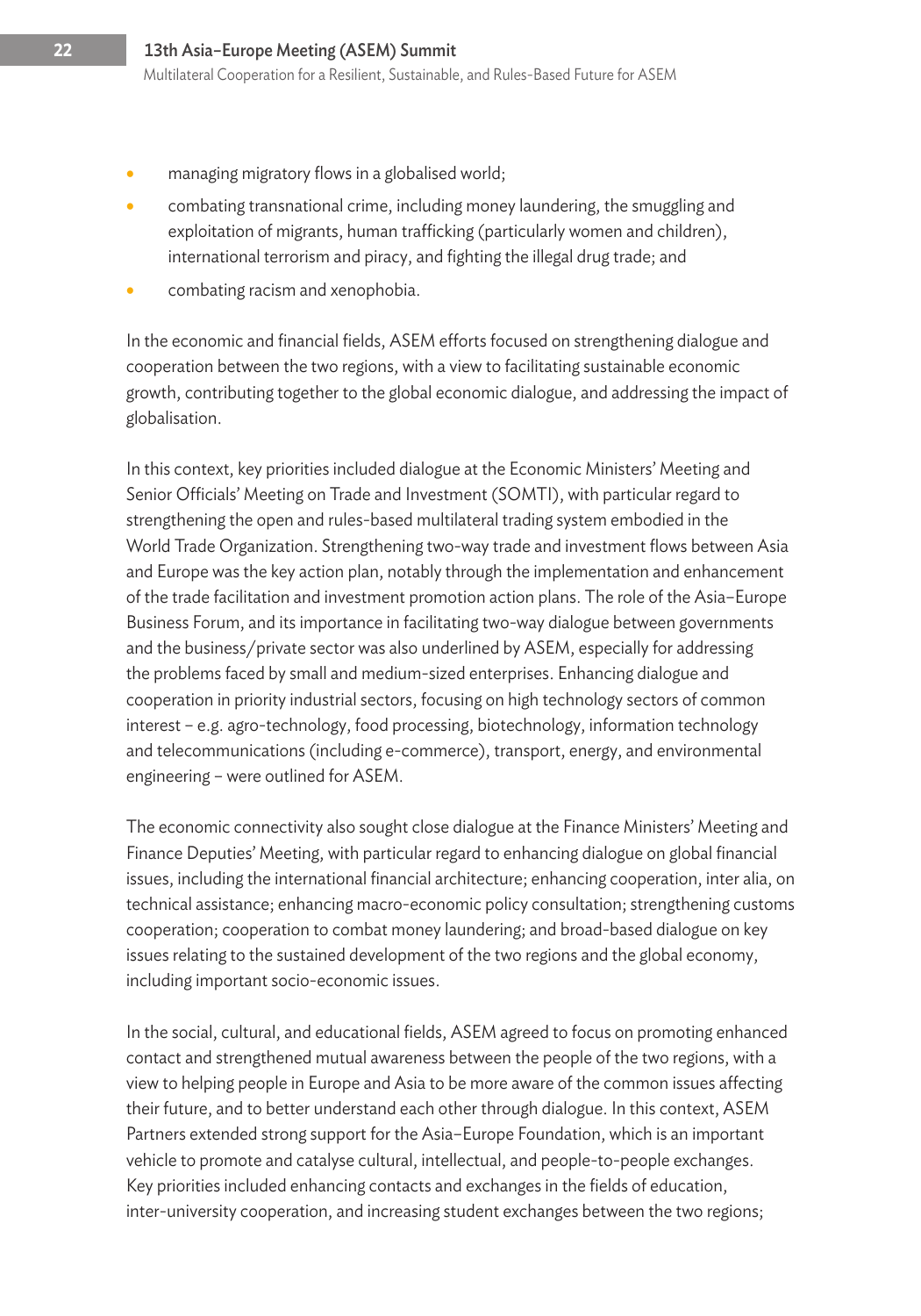dialogue and cooperation in the protection and promotion of the cultural heritage; promoting networking and sharing of experience in the social sciences, arts, humanities, and sports; encouraging a broad-based dialogue and networking amongst all sectors of society, including parliamentary representatives; and improving dissemination of information about ASEM in the public and about the importance of closer Asia–Europe relations.

These priority areas of cooperation eventually evolved under the three pillars of ASEM connectivity (political, economic and financial, and social-cultural) to form the basis of 2-year work programmes drawn up by foreign ministers at each summit, and reviewed and updated at the Foreign Ministers' Meetings between summits. The heads of state and government were updated on the progress of the connectivity activities at the ASEM Summits.

# 24 years of Asia–Europe Connectivity

The need for strengthened connectivity between Asia and Europe has been recognised by ASEM since the 10th ASEM Summit in 2014 in Italy. The 11th ASEM Summit in 2016 in Ulaanbaatar agreed to make ASEM responsive to emerging demands for connectivity within a framework of economic prosperity, institutional linkages, and social-cultural exchange and cooperation; and to this end established the APGC.

The APGC was tasked with providing concrete details on ASEM connectivity, which included a commonly agreed definition of connectivity, a list of activities that meet this definition, undertaking specific connectivity activities, providing key elements for an ASEM connectivity plan of action, and providing a realistic assessment of ASEM's value proposition regarding connectivity. The APGC was given a 2-year mandate to provide a platform for coordinating engagement and activity on connectivity, and to explore ASEM's added value in this area.

The APGC agreed to a definition of connectivity at the 13th ASEM Foreign Ministers' Meeting in Myanmar in November 2017. Thereafter, as stipulated in the APGC terms of reference, ASEM Partners explored potential areas of focus and developed a joint framework for possible 'Tangible Areas of Cooperation in the Field of Connectivity' (TACC) that could serve as a guiding tool for the competent ASEM bodies to take the Asia–Europe connectivity forward and conduct activities aimed at pragmatic results within their areas of expertise.

The APGC is co-chaired by the European External Action Service (EEAS) and the European Union (EU) presidency for the European group, and China and Japan for the Asian group.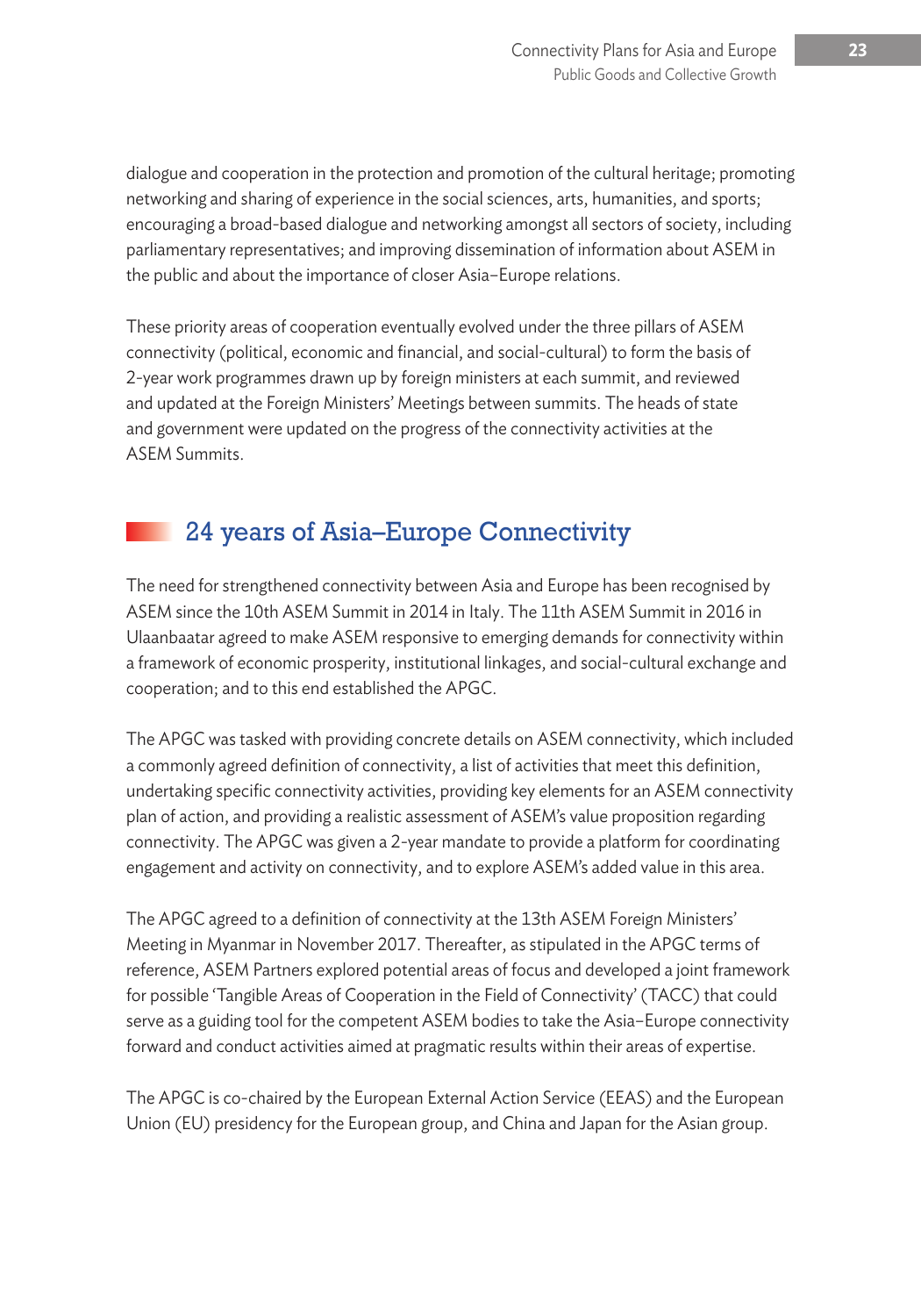#### ASEM Connectivity Review of 2018

The EEAS commissioned a review of connectivity and cooperation activities in ASEM in 2018 to support the tasks of the APGC and to set out a roadmap for ASEM's activities in its third decade. The Economic Research Institute for ASEAN and East Asia (ERIA) and the Clingendael Institute conducted the review for the EEAS. The review brought out the gaps in the current state of plans and suggested several opportunities that could make Asia–Europe connectivity future-ready and responsive. In view of the unique institutional nature of ASEM, and diversity in the areas of cooperation, developing the direction of and framework for policy processes of ASEM's Asia–Europe connectivity activities was also an important outcome of the review. It was noted that the strength of ASEM's connectivity plans lies in the considerable number of ASEM activities that touch upon one or more of the three connectivity pillars. However, the relevance and contribution of these activities to advancing physical, institutional, or people-to-people connectivity in pcountries were not fully evident. Uneven distribution of events over time and topics, inadequate follow-up, and indeterminate implementation of outcomes were prevalent in activities under the three pillars of ASEM. The high number of activities under the three pillars was being interpreted as evidence of their strong contribution to connectivity between Asia and Europe.

The review found that the formal structures of ASEM – such as the ministers' meetings and summits – have been results-oriented. These structures constitute ASEM's strength and provide clear guidance and directions to ASEM's activities, especially for Asia–Europe connectivity. The hard aspects of ASEM connectivity – transport, the economy, and finance – benefited particularly from ministerial meetings and SOMs. The review study recommended ministerial-level meetings and SOM processes for most of ASEM's activities to help connectivity plans for Asia and Europe to become focused, sustainable, and upscalable.

ASEM's capacity to draw concrete action points from its connectivity-related activities has been very limited over the years. Given that ASEM has a geographic stretch from the Atlantic to the Pacific, governments across Asia and Europe recognised the growing importance of connectivity. The APGC was supported by the political momentum attained through ministerial meetings and SOMs for transport, the economy, and finance to provide a roadmap for ASEM connectivity in the current decade. Accordingly, connectivity themes were expanded to include areas such as trade and investment, energy, the digital economy, financial management, and cooperation through more formal processes involving governments and other stakeholders. The Sustainable Development Goals gave a new impetus to interlink and connect activities across the three ASEM pillars. Cooperation from multilateral development banks (MDBs) and international financial institutions (IFIs) should be synthesised for practical use in the Asia–Europe connectivity context, as financing of connectivity plans and growing debts may undermine longer-term connectivity planning.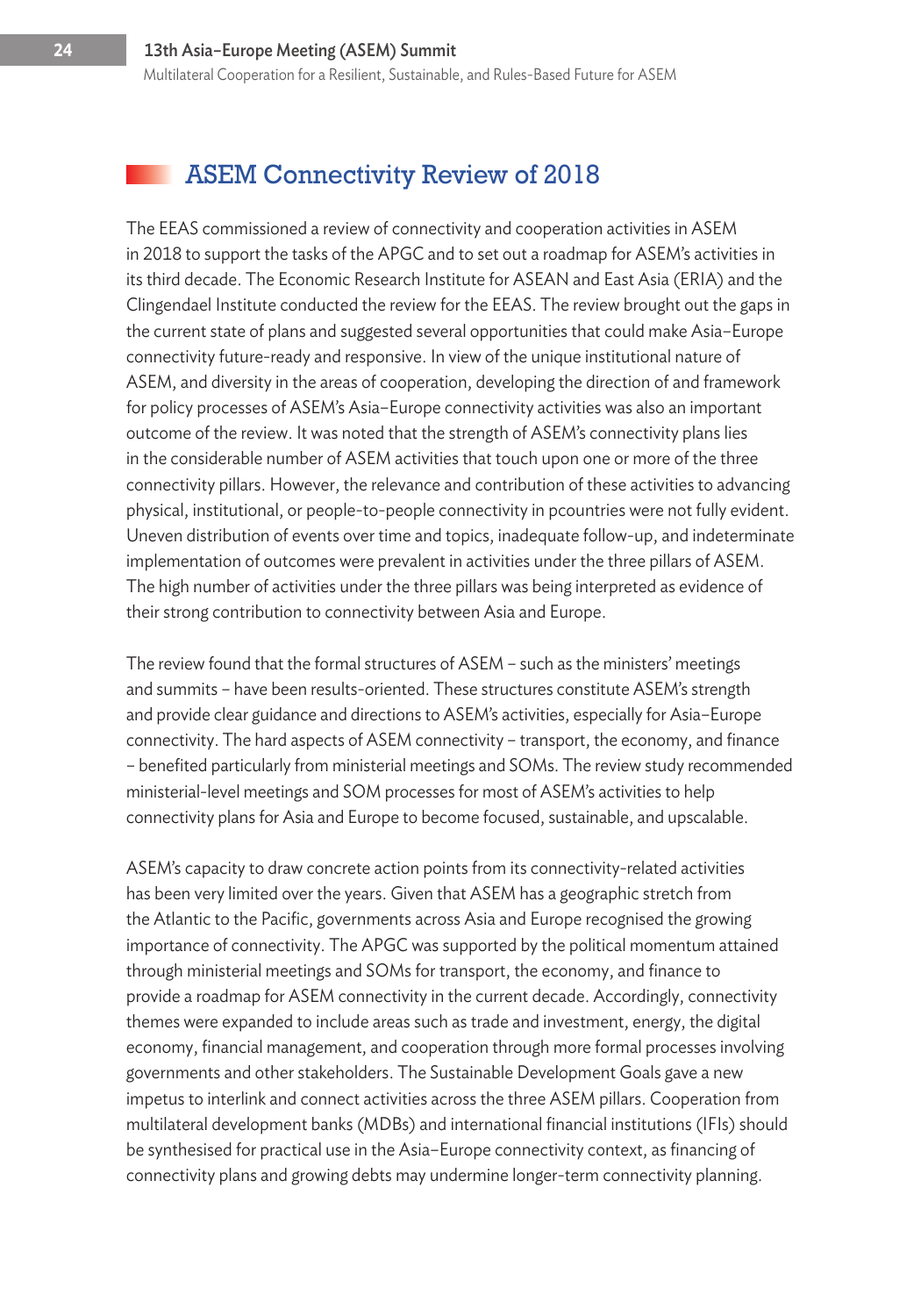At the 12th ASEM Summit held in October 2018, the ASEM Focus Areas of Connectivity and Cooperation were adopted, based on voluntary participation. The six areas of focus are (i) connectivity policies; (ii) sustainable connectivity (the promotion of quality infrastructure; sustainability of financing; sustainable supply chains; free, open, and safe maritime transportation; and clean energy technologies); (iii) trade and investment connectivity (free, open, and vibrant trade and investment; customs clearance facilitation; and the promotion of transport connectivity); (iv) future connectivity and the digital economy (the digital economy and digital infrastructure, and cross-border e-commerce); (v) people-to-people connectivity (internationalisation and mobility in education, facilitating the international travel of tourists and sustainable tourism, mobility of cultural professionals and artists, empowerment of women, and a common response to global ageing); and (vi) security challenges linked to connectivity (strengthening security against extremism, infectious disease control, and food security).

The APGC has defined and detailed focus areas of connectivity for the ASEM. The AECF 2000 laid down the wider principles of ASEM cooperation and connectivity. The challenge for ASEM now is to make ASEM connectivity relevant and useful for governments and people and to ensure that the ASEM activities contribute to policy processes in partner countries.

# Is ASEM Connectivity Losing Momentum?

ASEM connectivity processes underwent extensive evaluation and restructuring from 2016 to 2018. With the finalisation of the TACC and the recommendation to wind up the APGC upon fulfilment of its mandate, it was expected that ASEM connectivity and cooperation would find assured direction from Partner countries in terms of both the quality and quantity of activities. Tangible deliverables and follow-up of the outcomes were also expected.

However, since the 12th ASEM Summit, there is very little evidence of activities organised around the TACC focus areas. The important events recorded on the ASEM InfoBoard pertain to issues of innovation and development, digitalisation and education, single window cooperation on customs, sustainable digital connectivity, global ageing, etc. All these events are conducted in seminar mode, with little change in the mode of delivery that was highlighted in the review of ASEM activities in 2018. Most events still do not have an outcome document. Programme, agenda, and registration papers are the commonly displayed information. The Asia–Europe Innovation & Development Forum, held by China in 2019, had a similar result. Even where outcome papers exist, they are not shared with the ASEM stakeholders via the InfoBoard. Effectively, the ASEM connectivity activity processes and outcomes still carry the old problems.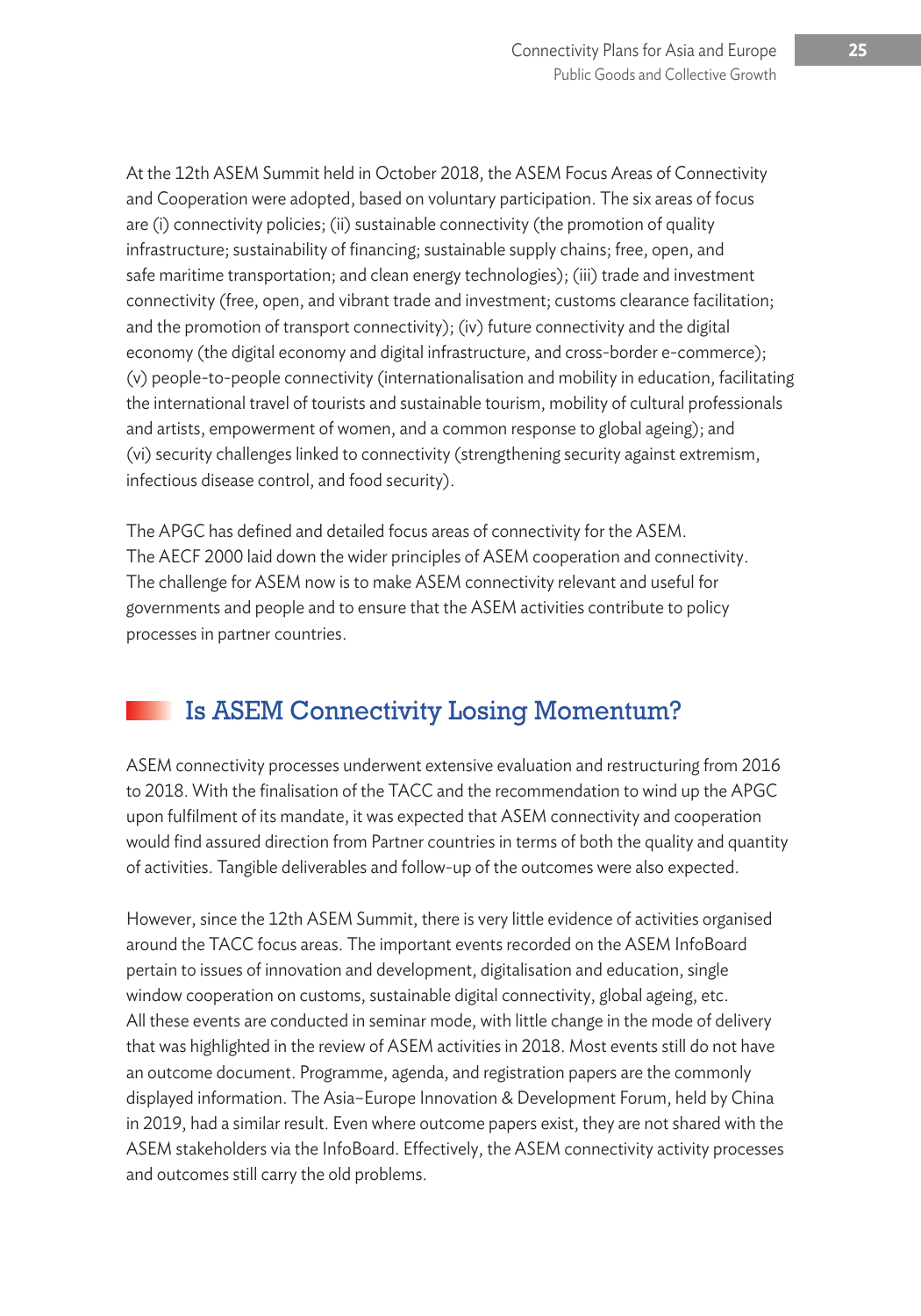Some of the important decisions of ASEM which were expected to rejuvenate the core of Asia–Europe connectivity are in suspended animation. With trade and investment at the core of Asia–Europe connectivity, the SOMTI was revived at the 11th ASEM Summit in Mongolia in 2016 after a gap of 12 years and held in Korea in 2017. However, to date, ASEM has not been able to convene another SOMTI. Follow-up on the decisions and roadmap set for Asia–Europe economic connectivity, which included important tasks for digital connectivity, is therefore missing. The ASEM Economic Ministers' Meeting has met a similar fate. Clearly, ASEM connectivity is still not equipped to deal with hard aspects of inter-regional connectivity, and the approach to global issues remains in the realm of voluntary activities such as discussions and seminars, with little input into formalising and strengthening ASEM connectivity plans.

The spirit of the AECF 2000 and the ASEM connectivity objectives are also examined in the different connectivity plans in Asia and Europe, in the following section. The approach towards studying the connectivity plans is to create collective or public goods for Asia and Europe, conforming to the development priorities of the two regions.

#### EU–Asia Connectivity Strategy

Until 2018, ASEM connectivity was the more widely used concept of connectivity between Asia and Europe. The EU is the co-chair of ASEM on the European side and has deep trade and economic linkages with Asia. As a significant partner of Asia, the European Commission has put in place building blocks towards an EU strategy connecting Europe and Asia, with concrete policy proposals and initiatives, which were introduced in September 2018 alongside the 12th ASEM Summit in Brussels (European Commission, 2018a).

The introduction of an EU strategy for connecting Europe and Asia is a recognition of the global significance of ties with Asia, which accounts for 35% of the EU's exports (€618 billion) and 45% of the EU's imports (€774 billion). For both Europe and Asia, growing global interdependence is an opportunity for increased cooperation, peaceful political cooperation, fair and stronger economic relations, comprehensive societal dialogue, and collaboration on international and regional security. For the EU, connectivity with Asia is seen as a partnership of global significance in which Europe and Asia, together, can be the engines of a more cooperative approach to world politics, global stability, and regional economic prosperity.

The EU–Asia connectivity strategy is built on the belief that the EU and Asia should ensure efficient and sustainable connectivity because it contributes to economic growth and jobs; global competitiveness and trade; and the movement of people, goods, and services across and between Europe and Asia. It has outlined concrete policy proposals and initiatives to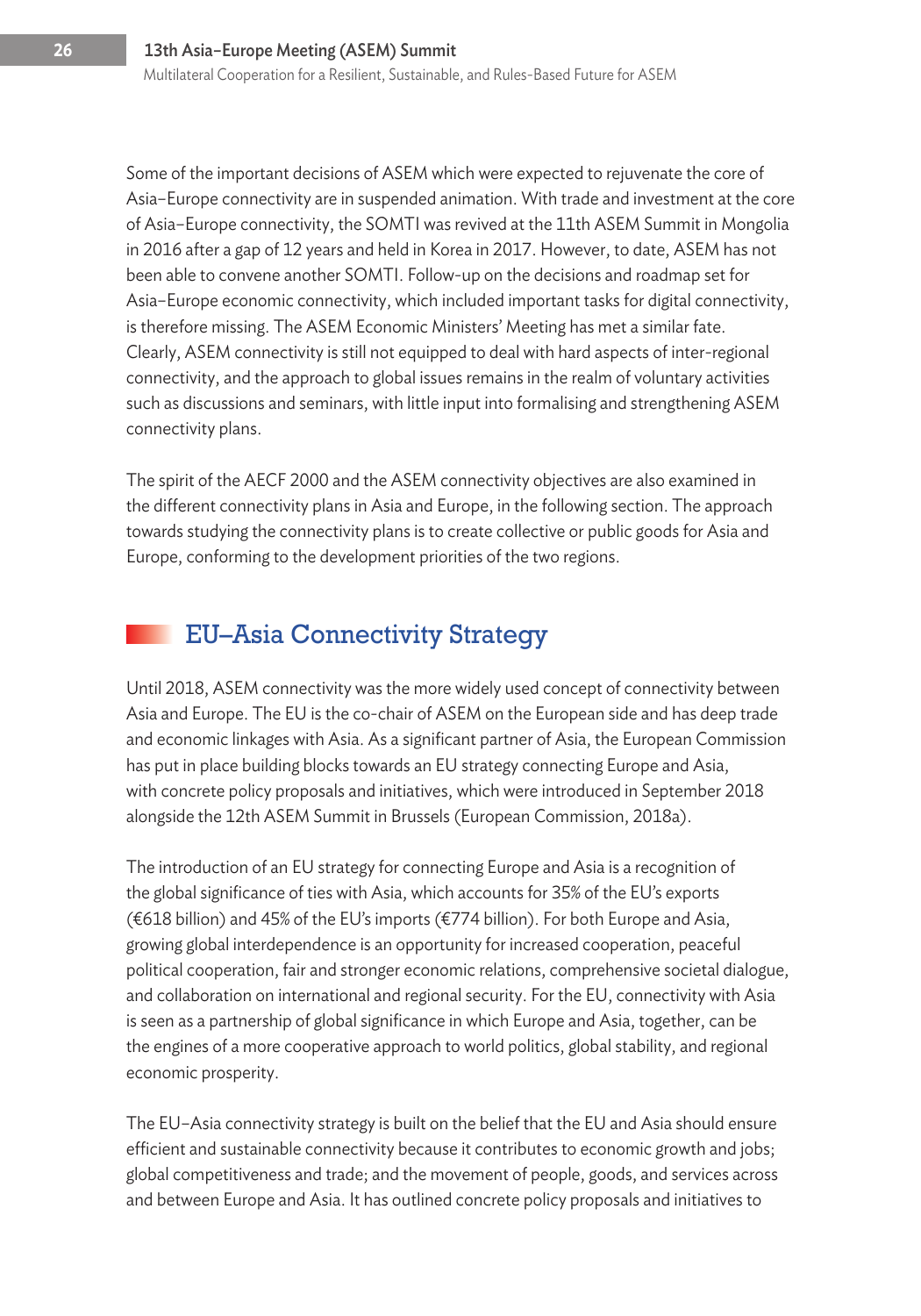improve connections between Europe and Asia, including through interoperable transport, energy, and digital networks. The EU promotes an approach to connectivity with Asia which is sustainable, comprehensive, and rules-based:

- Sustainable connectivity envisages that connectivity has to be economically, fiscally, environmentally, and socially sustainable in the long term.
- Comprehensive connectivity is about networks; and the flow of people, goods, services, and capital that pass through them. It emphasises the crucial human dimension and people's interests and rights, which should be at the core of connectivity.
- International rules-based connectivity is required for people, goods, services, and capital to move efficiently, fairly, and smoothly. Internationally agreed practices, rules, conventions, and technical standards – supported by international organisations and institutions – enable the interoperability of networks and trade across borders.

In addition, priority transport corridors, digital links and energy cooperation at the service of people and the respective economies, establishing partnerships for connectivity based on commonly agreed rules and standards, and contributing to address the sizeable investment gaps through improved mobilisation of financial resources and strengthened international partnerships, are important features.

The EU will engage with its Asian partners along three strands:

- (i) by contributing to efficient connections and networks between Europe and Asia through priority transport corridors, digital links, and energy cooperation at the service of people and their respective economies;
- (ii) by establishing partnerships for connectivity based on commonly agreed rules and standards, enabling better governance of flows of goods, people, capital, and services; and
- (iii) by contributing to addressing the sizeable investment gaps through improved mobilisation of resources, reinforced leveraging of the EU's financial resources, and strengthened international partnerships.

For building efficient connections between Europe and Asia, the EU–Asia connectivity strategy envisages physical connectivity (air, land, and sea transport). The EU would work towards connecting the well-developed Trans-European Transport Network (TEN–T) framework with networks in Asia. The EU has extended the TEN–T to the Western Balkans, and agreed on the extension of the TEN–T with six Eastern Partnership countries (Armenia, Azerbaijan, Belarus, Georgia, Moldova, and Ukraine) (European Commission 2018b). Both the North–South rail connections and the East–West rail connections could play an important role in the future. The EU–China rail connection, in particular, has been experiencing strong growth. The EU is supporting the Unified Railway Law initiative of the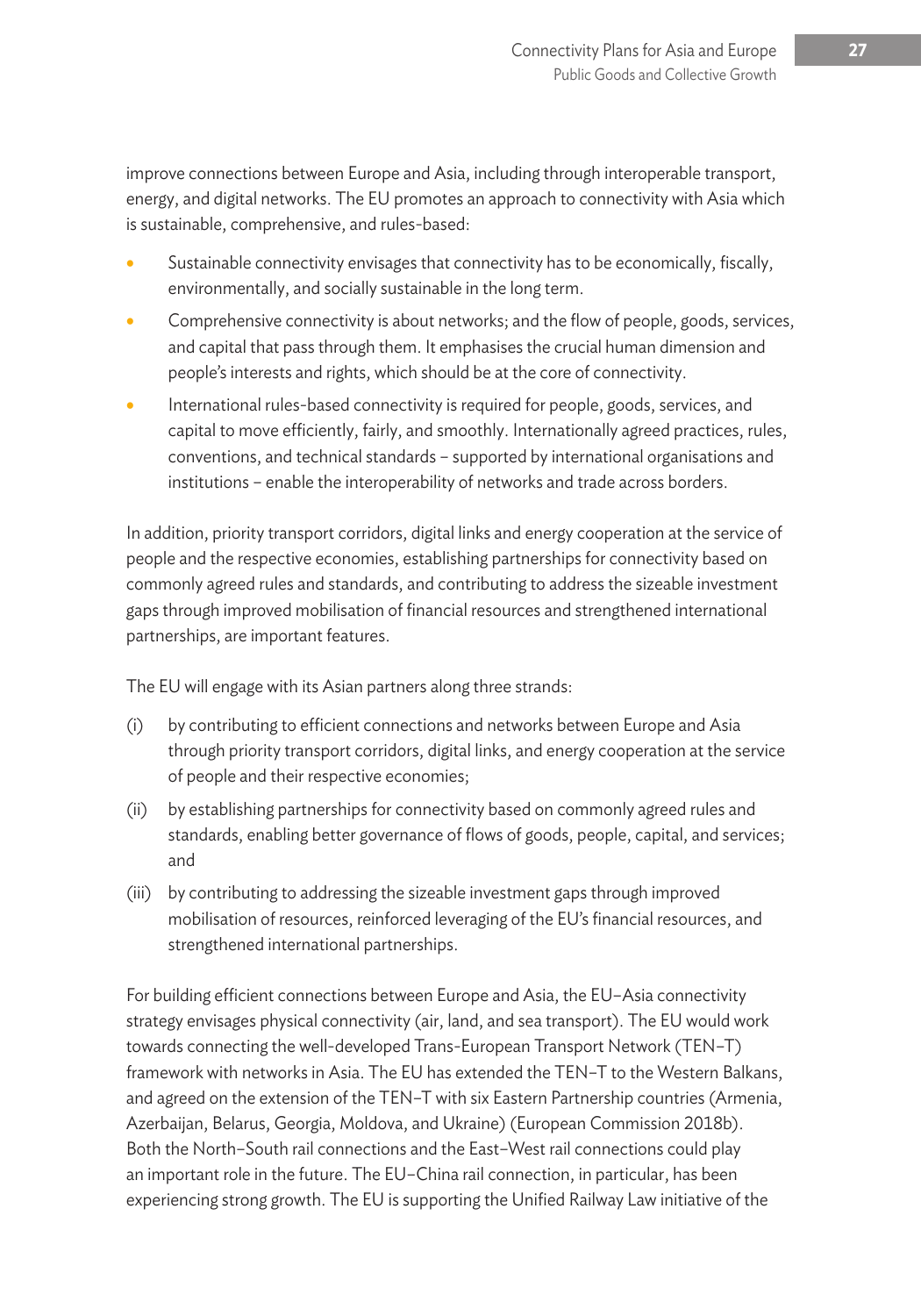United Nations Economic Commission for Europe, which is seeking to unify the legal regime for the carriage of goods by rail across the Eurasian continent. The EU will work with relevant rail transport organisations to extend the application of the EU's technical specifications and safety management frameworks.

While the EU–Asia strategy covers air and sea connectivity in some measure, road transport receives more attention as it is deemed to make more sense over medium distances (such as to Central Asia) and as a secondary transport network in combination with other modes of transport. Promoting road safety by sharing best practices, furthering the exchange of customs information, and developing cooperation on transit (both bilaterally and through the World Customs Organisation) are important policy measures for road transport.

Digital and energy connectivity are also envisaged as important for this plan. High-capacity network links are critical to support the digital economy. Backbone network links with Asian and other third countries will contribute to a fully meshed network, providing the required bandwidth and other quality criteria for this critical infrastructure. In its relations with Asian countries, the EU strategy promotes a peaceful, secure, and open information and communication technology environment, while addressing cybersecurity threats and protecting human rights and freedoms online, including the protection of personal data. The EU–Asia connectivity has provisioned for a coherent regulatory approach in digital connectivity, as it is critical to support private and public investment in the digital infrastructure. It also underlines policies and incentives to bridge the digital divide, particularly in remote regions or landlocked countries. The EU's Digital4Development strategy in Asia will be pursued to promote digital technologies and services to foster socioeconomic development.

The EU proposes to promote regional energy connectivity platforms that focus on market principles, encourage modernisation of the energy system and the adoption of clean (decentralised) solutions, promote energy efficiency, and support energy connectivity both between and with partners in Asia.

Some other important features of the EU's strategy for connectivity with Asia include actions that build on existing bilateral, regional, and international cooperation programmes and activities in Asia.

Bilateral cooperation. The EU is a major development and investment cooperation partner in Asia. The EU and its Asian partners can work better together to improve the regulatory environment, public financial management, and the mobilisation of domestic resources. Technical assistance to develop and implement sustainable connectivity projects, policies, and regulatory regimes is important in this partnership. Bilateral cooperation with individual countries would be adapted to their specific situation. Expansion of the existing transport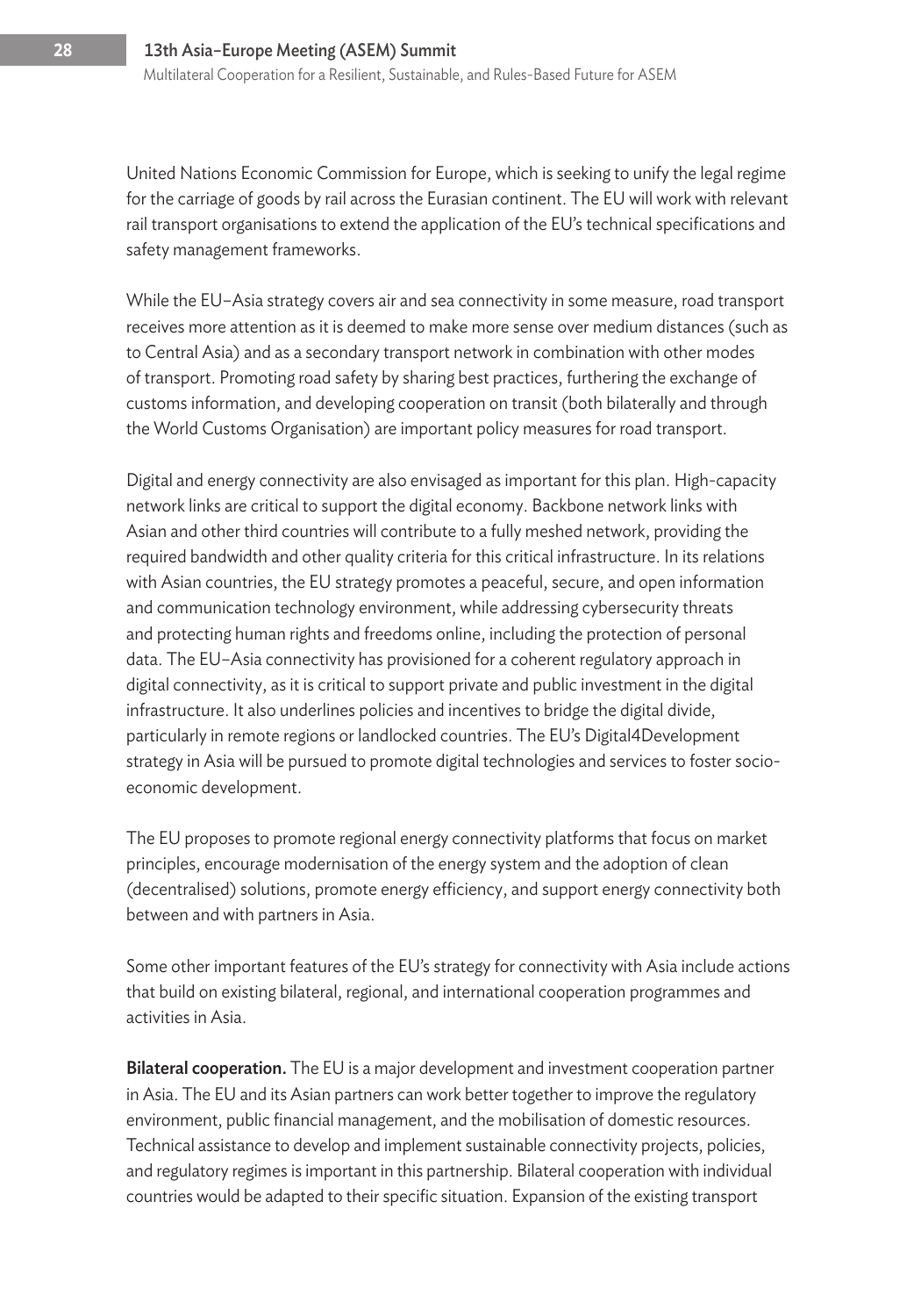dialogue with China, Japan, and Singapore is planned. The EU also plans to expand the dialogue on sustainable connectivity with other partners including Afghanistan, India, Indonesia, Iran, Pakistan, Russia, Korea, Turkey, and countries of Central Asia, as well as Australia and the United States, as it will provide synergy to the EU–Asia connectivity strategy.

Regional cooperation. Asia has several international organisations and mechanisms with mandates touching upon connectivity. The EU strategy supports the MPAC 2025 and the convergence of standards within it, including via the ongoing transport dialogue. In Central Asia, promoting regional cooperation on sustainable connectivity would be a key strategy. The Bay of Bengal Initiative for Multi-Sectoral Technical and Economic Cooperation, Central Asian Regional Economic Cooperation, South Asian Association for Regional Cooperation, South Asia Subregional Economic Cooperation, and the Shanghai Cooperation Organisation are some of the other regional initiatives identified by the EU for such cooperation in Asia.

International cooperation. The European Commission has extended cooperation to work with international organisations and the relevant industries to review the need for connectivityrelated standards in the fields of climate change, environmental degradation, market access, free and fair trade, and the interoperability of networks. Securing the commitment of key third countries for those standards and their wider adoption is an important target.

# Financing the EU–Asia Connectivity

The EU–Asia connectivity strategy does not aim at establishing an investment plan yet, although the EU's existing and future financial instruments could likely support private investment in connectivity-related projects. The EU already supports connectivity through the Neighbourhood Investment Facility, the Investment Facility for Central Asia, and the Asia Investment Facility, mostly by providing financing and technical assistance for infrastructure and connectivity. The Asia Investment and Central Asia Investment facilities, alone, leveraged more than €4.2 billion of investments from 2010 to mid-2018 through blending of grants and loans. The Investment Plan for Europe also presents concrete opportunities for co-investments in Europe.

For the next multi-annual financial framework (2021–2027), the European Commission proposal includes an investment framework for external action, building on the current European Fund for Sustainable Development. Within the EU, closer concertation of activities with EU member countries' public and private finance institutions, including sovereign funds, has been suggested. The EU has highlighted the need for international cooperation to mobilise a combination of funding sources that includes increased private investment and the optimal use of existing instruments such as the European Fund for Sustainable Development.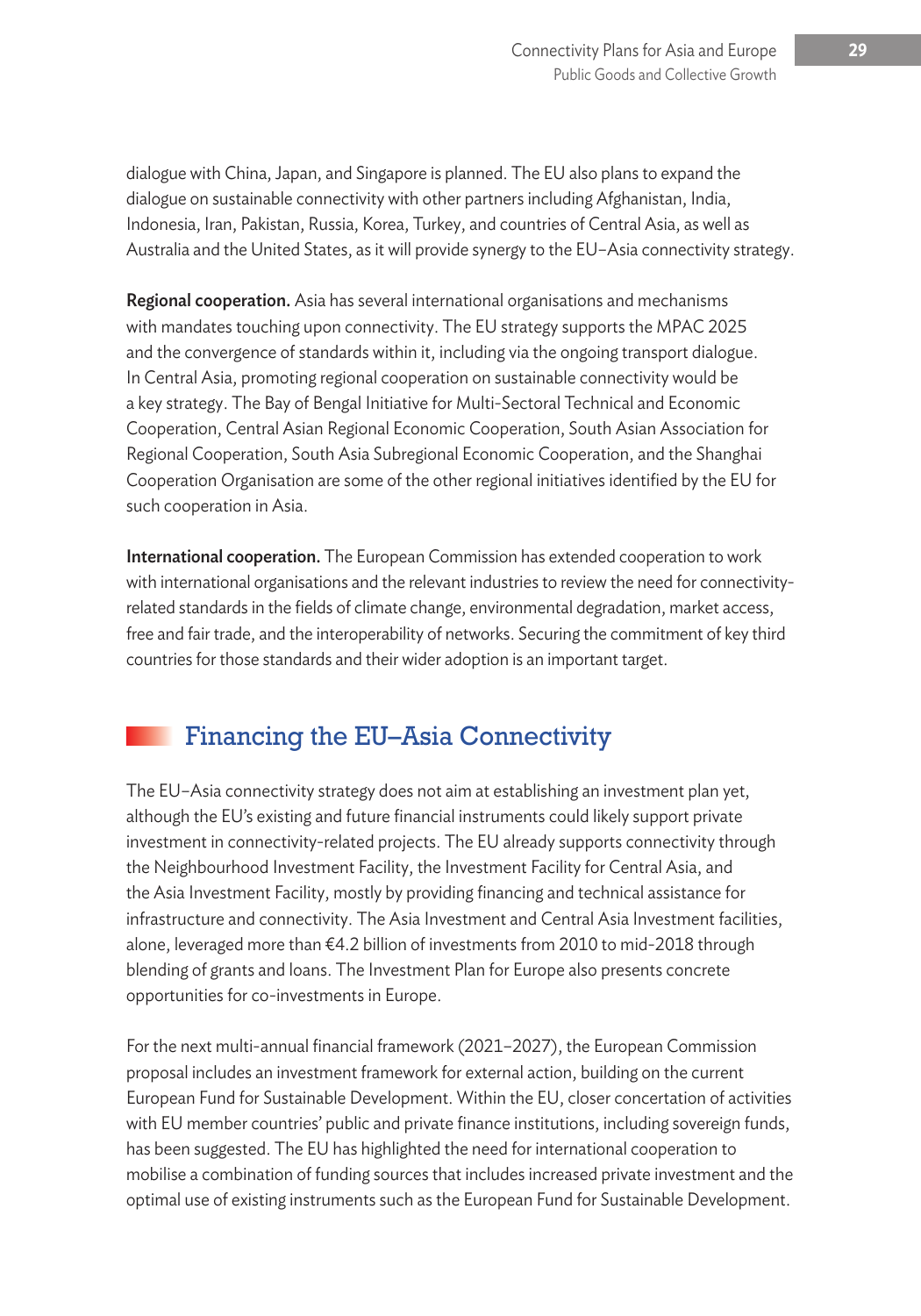The action plan for Financing Sustainable Growth promotes sustainable finance and sustainable management of the financial systems, and is an important part of the connectivity strategy. The action plan recommends EU and European lending institutions to improve dialogue with the public and private financial institutions of third countries; and encourages cooperation on sustainable finance and the exchange of best practices between European banks, including public banks, and other non-EU country banks. The EU will support processes in the Group of Seven (G7), Group of Twenty (G20), and the Organisation for Economic Co-operation and Development (OECD), to align the lending practices of public finance institutions with the principles of sustainable connectivity.

The EU–Asia connectivity strategy depends on international partnerships in finance, as IFIs and MDBs are a central component of the global architecture for financing connectivity. The European Investment Bank and the European Bank for Reconstruction and Development have been identified as investment partners. The International Monetary Fund and the World Bank are important partners for cooperation in debt sustainability and connectivity. Importantly, the EU has sought to deepen its cooperation with the Asian Development Bank (ADB) and the Asian Infrastructure Investment Bank, while ensuring that EU priorities are fully respected in these relationships. MDBs will be instrumental in implementing the G20 'Roadmap to Infrastructure as an Asset Class' and the 'G20 Principles for Quality Infrastructure Investment'.

The EU strategy on connecting Europe and Asia does not consist of any blueprints or projects at this time. It spells out the directions of the EU's connectivity plans with Asia and reminds the Asian counterparts that all future activities will be undertaken under the principles of sustainable, comprehensive, and international rules-based connectivity. The strategy paper specifies the partners, both bilateral and regional, and the initial programmes under which connectivity with Asia will be fostered. The strategy is influenced by the need for greater stakeholding in Asia – strengthening the EU's partnerships with third countries, regions, and international organisations in Asia, hitherto unaddressed in EU plans for international cooperation. The strategy allows the EU and its member countries to achieve better communication, branding, and marketing of their ways of accomplishing connectivity projects and programmes with Asian partners.

### Asian Initiatives for Asia–Europe Connectivity

Asia is home to several connectivity plans and projects. After the launch of the MPAC, the Association of Southeast Asian Nations (ASEAN) was credited with identifying connectivity plans with economic growth and community building in the Southeast Asian region. Other important regional connectivity plans in Asia include the Greater Mekong Subregion Economic Corridors, the Asian Highway Network, the India–Myanmar–Thailand Trilateral Highway, the Indonesia–Malaysia–Thailand Growth Triangle, the Central Asia Regional Economic Cooperation Program, and the South Asia Subregional Economic Cooperation Program.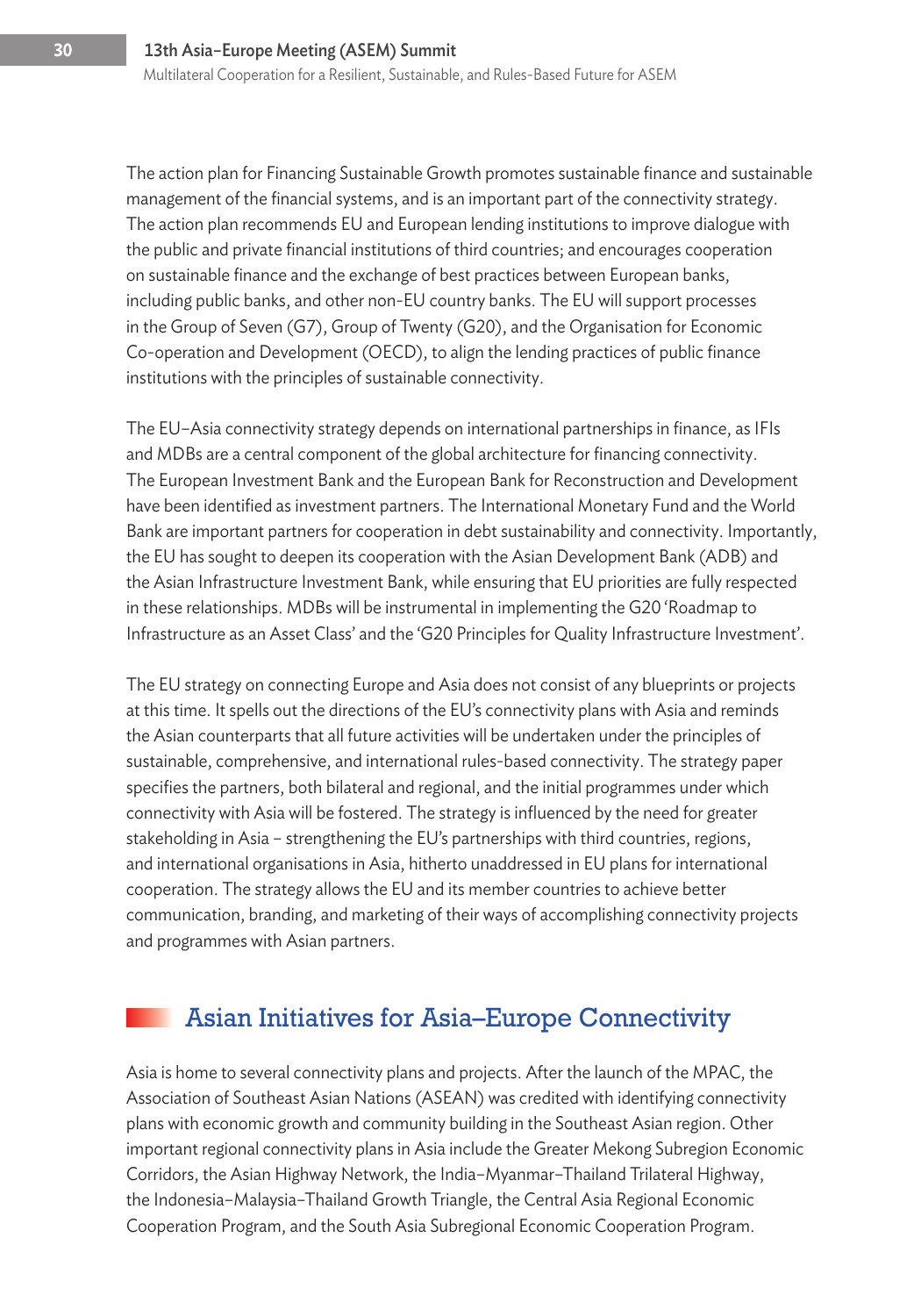The EU has achieved a seamlessly connected and comprehensively integrated European Community. Several bilateral trade and economic cooperation, and institutional connectivity, plans exist between the EU and Asian countries. However, intercontinental connectivity plans that link Europe and Asia are few. Importantly, it is the Asian side which has concrete projects under implementation. The European strategy for EU–Asia connectivity is detailed in its approach, but specific projects are not yet being implemented.

### 1. The Belt and Road Initiative

President Xi Jinping launched the BRI as a signature foreign policy initiative during his official visit to Kazakhstan in 2013. The BRI is envisioned as a grand development plan to increase global connectivity, with China at its centre. According to 'Vision for Maritime Cooperation under the Belt and Road Initiative', released by the Government of China in 2015 (*Xinhua*, 2017):

The connectivity projects of the Initiative will help align and coordinate the development strategies of the countries along the Belt and Road, tap market potential in this region, promote investment and consumption, create demands and job opportunities, enhance people-to-people and cultural exchanges, and mutual learning among the peoples of the relevant countries, and enable them to understand, trust and respect each other and live in harmony, peace and prosperity.



#### **Figure 1:** Belt and Road Initiative Snapshot

BRI = Belt and Road Initiative, US = United States. Source: Authors.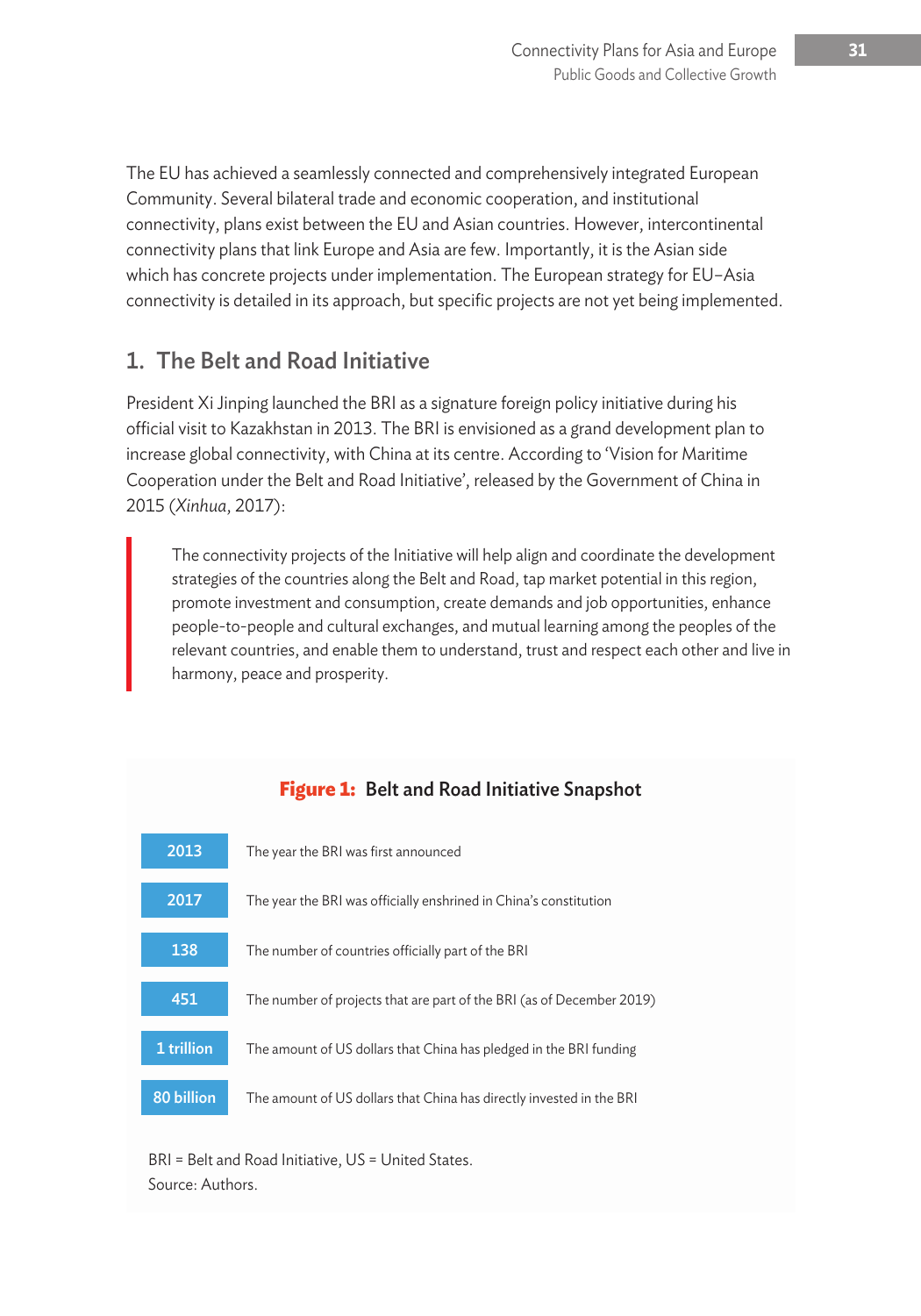The aim of improving connectivity across Asia–Europe is at the core of the initiative. The majority of projects and activities under the BRI are focused on transportation infrastructure within and between Asia and Europe. Still, it should be noted that the BRI's geographic scope is near-global, as it also encompasses Africa, Oceania, and Latin America. Moreover, apart from transportation connectivity, energy and communication infrastructure are also key BRI sectors. The BRI has major implications for economic and financial integration, multilateral governance, and people-to-people ties across Asia–Europe and beyond. Many, though not all, countries in Asia and Europe have concluded bilateral memoranda of understanding with China for closer cooperation on BRI-related activities (Green Belt and Road Initiative Center, 2020).

While the BRI is a top-level plan, as President Xi's signature foreign policy, it is not a centralised strategy. Rather, it features a mixture of – sometimes conflicting – top–down and bottom–up interactions between a wide range of actors within China. This stems from its origin of subnational ideas and practices, which the BRI elevates to the national level (Summers, 2016). A central task force – the Leading Small Group on Advancing the Construction of the Belt and Road – was created in 2015 to improve BRI coordination amongst various Chinese actors involved in the BRI. However, despite these efforts, the BRI at times still suffers from coordination issues due to its scope and the multitude of actors involved.

BRI funding is fragmented (Summers, 2020) and budget estimates vary widely. Funding comes from several sources, of which state-owned banks, policy banks, sovereign wealth funds, and IFIs are the most important contributors. Chinese state-owned banks and investment funds hold the largest share of funding (Dossani, Bouey, and Zhu, 2020). China Development Bank, the Export–Import Bank of China, the Silk Road Fund, the Asian Infrastructure Investment Bank, and the New Development Bank are the key financers (US–China Economic and Security Review Commission, 2018). Over time, China's financial role has shifted somewhat as foreign banks have become more involved. Furthermore, China's regulations for BRI project financing are becoming increasingly stricter.

## Key BRI Elements

Transport infrastructure plays a central role in the BRI's connectivity approach. Activities under the BRI relating to transport infrastructure can be subdivided into financing and construction, rail transport, maritime transport, and air transport. In addition to transport infrastructure, the digital domain is a key connectivity feature of the BRI.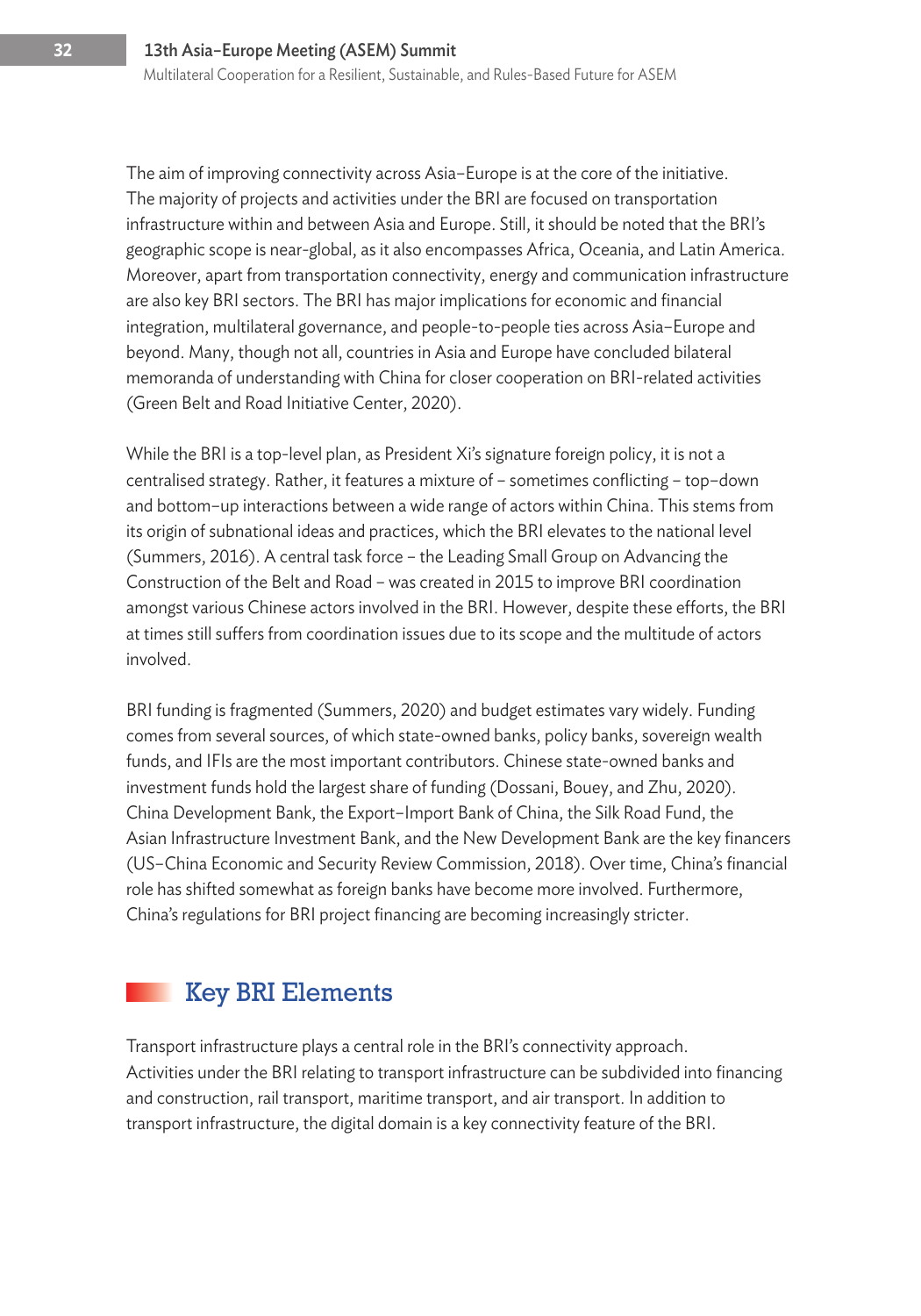#### **a. Transport Infrastructure Financing and Construction**

Chinese actors usually play a dominant role in projects aimed at building transportation and energy infrastructure within the BRI framework. Of the top 10 global contractors in 2019, seven are Chinese firms (ENR, 2019):<sup>1</sup>

In 2018, Chinese contractors captured 24.4% of international construction revenue (Kurimoto, 2019). Asia, Africa, and the Middle East are the main regions where Chinese contractors are involved (Morris, 2020). Europe and Latin America see less project activity. Focus areas for Chinese contractors in Asia–Europe outside China are Southeast Asia, South Asia (especially Pakistan), the Middle East, and Europe (the Western Balkans).

The Export–Import Bank of China and China Development Bank are the main financers of BRI construction projects, funding about \$334 billion in infrastructure projects at different stages of development (Research and Markets, 2019). In addition to these two banks, Chinese and international commercial banks are often involved in infrastructure financing.

Progress. From the announcement of the BRI in September 2013 to 2019, more than \$500 billion of Chinese construction contracts were signed (e.g. ports, railways, motorways, airports, bridges, power plants, and dams) (AEI, 2020). Annual financing peaked in 2014 at around \$95 billion, then dropped somewhat to \$76 billion in 2018. Many projects take longer than expected to complete. This trend has been more evident since the coronavirus disease (COVID-19) pandemic.

#### **b. Transport Infrastructure Management and Use: Rail, Maritime, and Air**

BRI freight rail is operational between Asia and Europe – the main corridor connects multiple Chinese and European cities via Kazakhstan, Mongolia, Russia, and Belarus. Other corridors connect China to Europe via Central Asia and the Middle East.

BRI freight rail between Europe and China is heavily subsidised by central, provincial, and local Chinese governments, which helps the trains operate and establish new routes. Both Chinese and non-Chinese railway service companies are eligible for subsidies. Besides the central and provincial governments, China State Railway Group Co. Ltd. and international railway service companies manage the railway routes. In 2022, subsidies are to be abolished as freight traffic should be able to operate without subsidies (Leng, 2019).

Companies are ranked according to the construction revenue generated outside each company's home country in 2018 in millions of United States dollars: (i) State Construction Engineering Corporation Ltd.; (ii) China Railway Group Ltd.; (iii) China Railway Construction Corporation Ltd.; (iv) China Communications Construction Group Ltd.; (v) Power Construction Corporation of China; (vi) China Metallurgical Group Corporation; and (vii) Shanghai Construction Group Co. Ltd.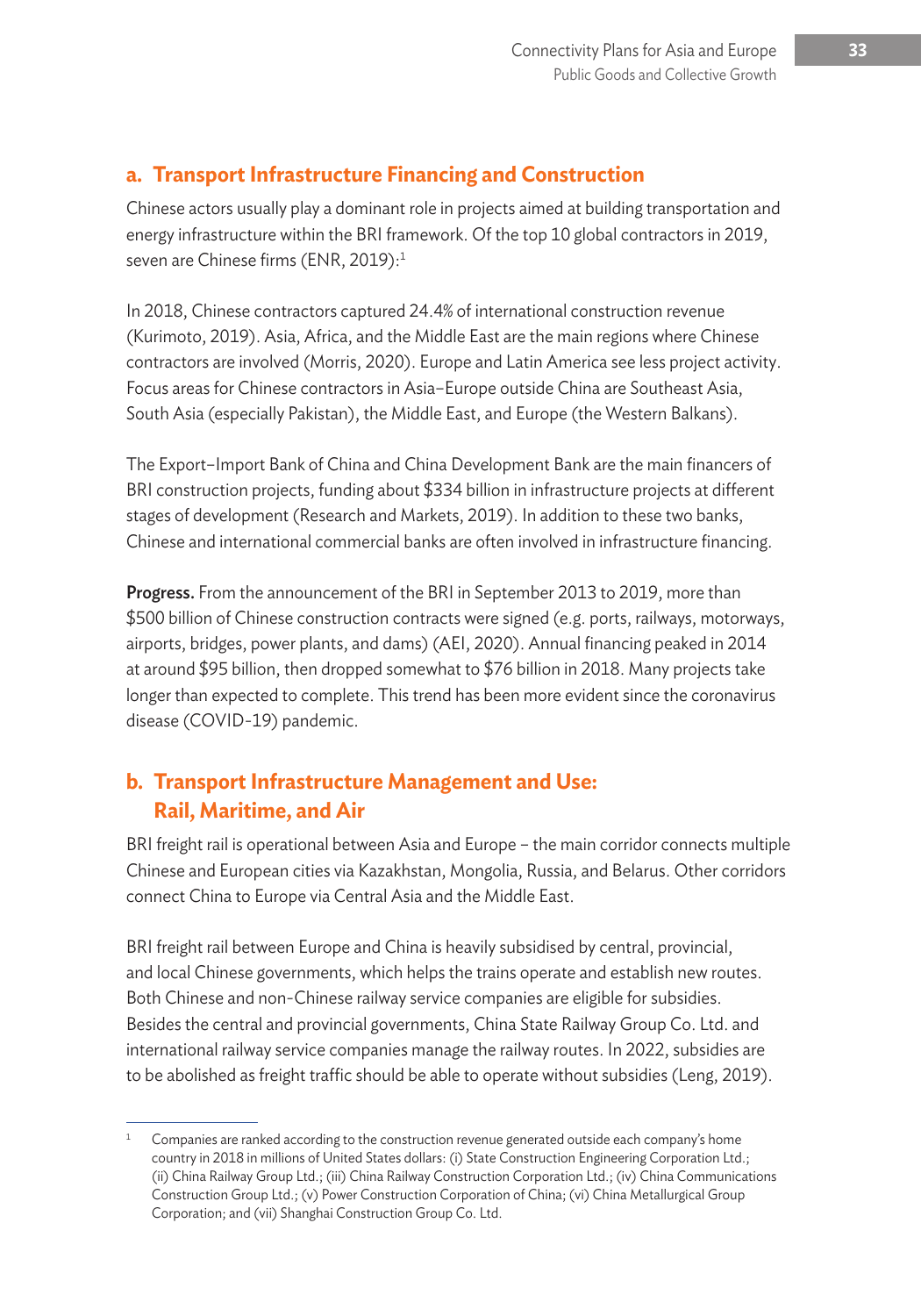Progress. In the first quarter of 2020, China–Europe freight trains made 1,941 trips, marking a 15% year-on-year increase since the China–Europe rail service was initiated in 2011. More cargo is transported from China to Europe than vice versa.

Port development and terminal management along the Maritime Silk Road is the most important aspect of maritime projects in the BRI. Major terminal operators in the BRI are based in China (including Hong Kong) (Duchâtel and Duplaix, 2018: 14), although the Singapore authority (the largest terminal operator worldwide), Dubai Ports World, AP Moller Terminals, CMA CGM, Evergreen, and Eurogate are also active. The Maritime Silk Road is under implementation across Asia, the Middle East and North Africa region, Europe, and East Africa.

Given the shortage of infrastructure investment to meet the needs of developing nations across the Indian Ocean region, most nations have welcomed the opportunity to bid for Chinese funding (Green, 2018). China's major state-owned terminal operators have access to low-interest loans from Chinese state banks and BRI financing from China Development Bank (Johnson, 2018). Chinese port operators have internationalised rapidly since 2010 to become strong competitors to the dominant global terminal operators.

Since 2015, aviation has officially been part of the BRI, though it is not a dominant feature (CAPA Centre for Aviation, 2018). Chinese companies are active but do not play a dominant role in air services connectivity across Asia–Europe. Chinese airlines have only gradually expanded their coverage. In many BRI countries, China Southern Airlines is the sole Chinese operating airline.

From 2013 to 2019, Chinese firms invested \$21.57 billion in global aviation. In the same period, \$9.68 billion in Chinese construction contracts in global aviation were signed with partner countries (AEI, 2020). China has become a major origin and destination of air traffic. Air transport passengers from China increased from 352.79 million in 2013 to 611.43 million in 2018 (World Bank, 2020b). The COVID-19 pandemic interrupted the former trend, while China–Europe air cargo has increased due to the transport of medical equipment and pharmaceuticals (Knowler, 2020).

#### **c. Digital Infrastructure**

The digital component of the BRI, or Digital Silk Road (DSR), was first announced in 2015. The DSR aims at improving global digital connectivity, with China at its centre, through building digital infrastructure and expanding e-commerce offerings, amongst others.

Chinese actors play a dominant role here – as manufacturers of products sold through e-commerce, as e-commerce platforms, and as logistics and transport providers to BRI countries. The main players are Chinese private technology giants such as Alibaba, Tencent,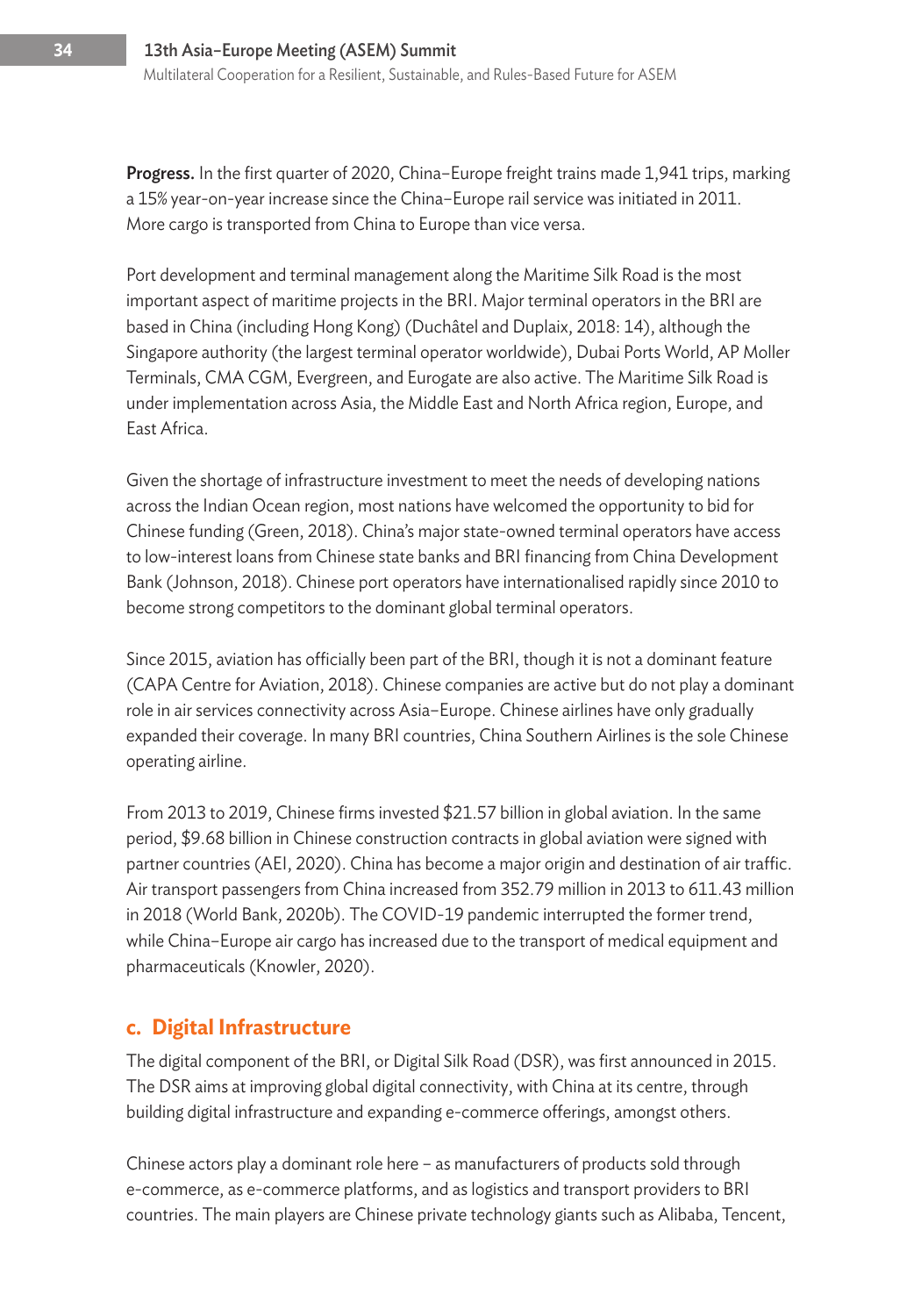JD.com, Baidu, Huawei, and ZTE, which are part of the DSR, promoting global e-commerce and digital infrastructure. While many are private companies, they often receive policy support from the government for their international operations. Chinese banks provide funding for these activities (State Council, 2016; *The Economist*, 2020; Triolo et al., 2020).

#### **d. The Way Forward for the BRI**

While China continues to develop the BRI, recalibrating the initiative as it moves ahead (Rolland, 2019), two challenges stand out as highly relevant for Asia–Europe connectivity. First, cooperation between Chinese and other international actors engaged in financing and constructing infrastructure is still relatively limited. Many projects involve a dominant role for either Chinese or other international actors. Projects in which Chinese financiers and contractors are strongly represented are often closely linked to bilateral governmentto-government relations. To achieve a significant degree of mutual strengthening between BRI and non-Chinese connectivity initiatives, which could bring advantages of synergy and efficiency, requires the convergence of standards for transparency, fair competition, and corporate social responsibility for infrastructure financing, construction, and management. This applies to transport, energy, and digital infrastructure alike.

Second, a notable increase in geopolitical tensions amongst great powers drives a process of politicisation of international economic relations. This makes it more complicated for Chinese and non-Chinese governments and companies to cooperate with each other on large-scale connectivity initiatives. A certain level of separation between politics and economics is necessary to enable government agencies, financial institutions, companies, and local stakeholders to focus on maximising international cooperation for infrastructure development and connectivity.

Improved Asia–Europe connectivity contributes to ASEM's goals of inclusive and sustainable growth. China's BRI is not the only connectivity initiative, but it is the most ambitious one in terms of its scope. ASEM can make a major contribution to Asia–Europe connectivity by facilitating engagement between the BRI and other initiatives. It could do this by developing common connectivity standards for Asia and Europe and by providing a depoliticised platform for multilateral cooperation on Asia–Europe connectivity.

### 2. EU–Japan Partnership on Sustainable Connectivity and Quality Infrastructure

Japan's plan for quality infrastructure and sustainable development is the basis of its connectivity partnerships in the region. Quality infrastructure is central to all of Japan's infrastructure and connectivity initiatives. In 2019, Japan and the EU affirmed their commitment to establishing a connectivity partnership based on sustainability as a shared value, quality infrastructure, and their belief in the benefits of a level playing field.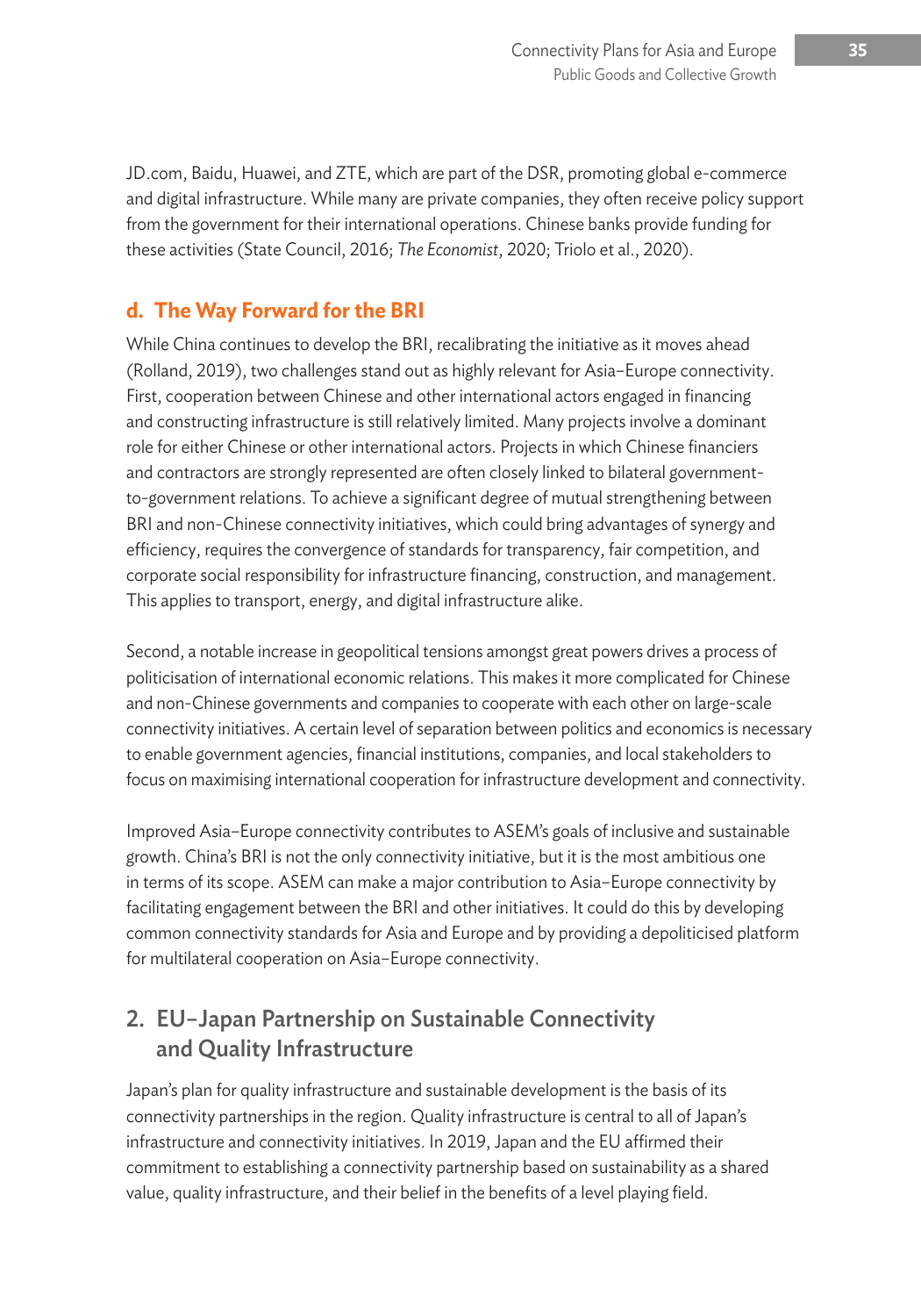In the EU–Japan Partnership on Sustainable Connectivity and Quality Infrastructure, the EU and Japan intend to work together on all dimensions of connectivity, bilaterally and multilaterally, including digital, transport, energy, and people-to-people exchanges (Ministry of Foreign Affairs, Japan, 2019). The connectivity plans will fully take into account partners' needs and demands, and pay utmost attention to their fiscal capacity and debt sustainability. The EU and Japan will coordinate their respective cooperation on connectivity and quality infrastructure with partner third countries, notably in the regions of the Western Balkans, Eastern Europe, Central Asia, and the Indo-Pacific, as well as Africa.

In view of their commitment to promoting rules-based connectivity globally, both sides intend to cooperate in international and regional bodies, including international fora such as the G7, G20, the OECD, the World Bank, the International Monetary Fund, the European Bank for Reconstruction and Development, and ADB. Together with the Japan–EU Economic Partnership Agreement, promoting regulatory cooperation for free, open, rules-based, and fair trade and investment is an important institutional component of this connectivity partnership. Both sides have underlined the positive contribution of sustainable connectivity to the implementation of the 2030 Agenda for Sustainable Development, and recall their readiness to support partner countries in creating an environment that stimulates investment.

Both EU and Japan have underlined digital connectivity as a powerful enabler of inclusive growth and sustainable development, including through digital and data infrastructure as well as policy and regulatory frameworks, in developing countries. Japan and the EU emphasise that the development of a digital economy depends on an open, free, stable, accessible, interoperable, reliable, and secure cyberspace; and on 'data free flow with trust' (as declared by the G20 leaders in Osaka). Japan and the EU intend to work together to further elaborate, promote, and operationalise the concept of 'data free flow with trust', including with a view to enhancing trust concerning data security and privacy, while respecting each other's respective regulatory framework.

Japan and the EU plan to use the existing Japan–EU Transport Dialogue as a framework for engaging in and cooperation on all modes of transport and horizontal issues. Enhancing the sustainable transport connectivity, through deeper cooperation and synergies of regulatory frameworks, interconnection of transport corridors, and enhancement of safety and security of transport, will be central to this connectivity partnership. Cooperation plans and projects in the framework of the connectivity partnership will be identified through existing dialogues and cooperation frameworks, in particular in the Japan–EU Strategic Partnership Agreement and the Economic Partnership Agreement. The Joint Committee established under the Japan–EU Strategic Partnership Agreement will review the progress on a regular basis. Furthermore, the Japan–EU High Level Industrial, Trade and Economic Dialogue can function as a platform for strategic discussions under the connectivity partnership.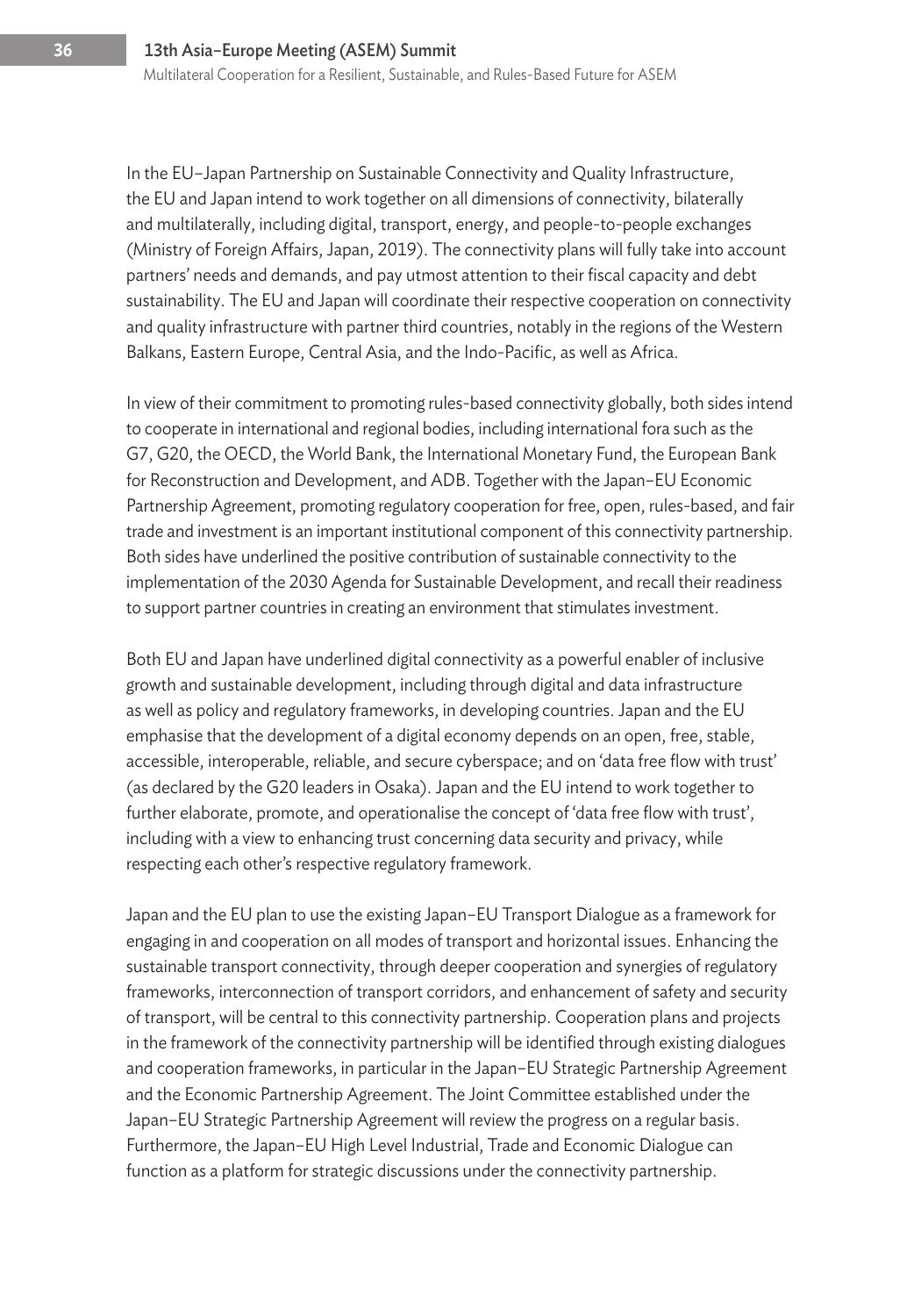#### 3. Greater Tumen Initiative

The Greater Tumen Initiative (GTI) (originally known as the Tumen River Area Development Programme) is an intergovernmental cooperation mechanism amongst four countries: China, Mongolia, Korea, and Russia, supported by the United Nations Development Programme (Dulambazar, 2015).

In 1995, the member governments signed agreements to establish the GTI mechanism, aimed at strengthening economic and technical cooperation, and attaining greater growth and sustainable development in Northeast Asia, especially the Greater Tumen Region (GTR). The GTI focuses on the priority areas of transport, trade and investment, tourism, agriculture, and energy, with environment as a cross-cutting sector.

The GTI has become an effective platform for regional economic cooperation between neighbours in Asia and Europe – expanding policy dialogue, improving business environments, and contributing to peace and stability (Dulambazar, 2016). In addition, the GTI works closely with important international partners to jointly promote the region, and hosts both the Northeast Asia EXIM Banks Association as a regional development financing mechanism, and the Local Cooperation Committee in support of cooperation initiatives amongst local governments in Northeast Asia.

The member governments of the GTI prioritise development options for economic cooperation in the GTR, aimed at developing proper transport infrastructure and a logistical network to support economic cooperation amongst the GTI countries. The GTI effectively converges the BRI initiated by China, the Eurasia Initiative proposed by Russia, and the Grassland Road by Mongolia, in building the China–Russia–Mongolia transport corridor in the GTR. In 2001, the Transportation Subcommittee of the Northeast Asia Economic Conference Organizing Committee identified nine Northeast Asia transport corridors that all countries of the region can use as major international corridors. Six of these nine corridors have been identified as Trans-GTR transport corridors. Some of the important projects in the Trans-GTR Transport Corridor are the Tumen Road Corridor, Tumen Rail Corridor, Suifenhe Transport Corridor, Siberian Land Bridge, Dalian Transport Corridor, Korean Peninsula West Corridor and East Corridor, and China Land Bridge Transport Corridor connecting Asia with Europe via Kazakhstan. In 2013, two additional transport channels between Ulaanbaatar and Bichigt were added in the Tumen transport area.

The GTI Strategic Action Plan, 2017–2020 is expected to promote the construction of basic transportation infrastructure and major transportation hubs to support economic cooperation and development and the movement of goods and people. Intergovernmental boards/committees in the six sectors (Transport Board, Tourism Board, Trade Facilitation Committee, Energy Board, Environmental Board, and Agricultural Committee) were created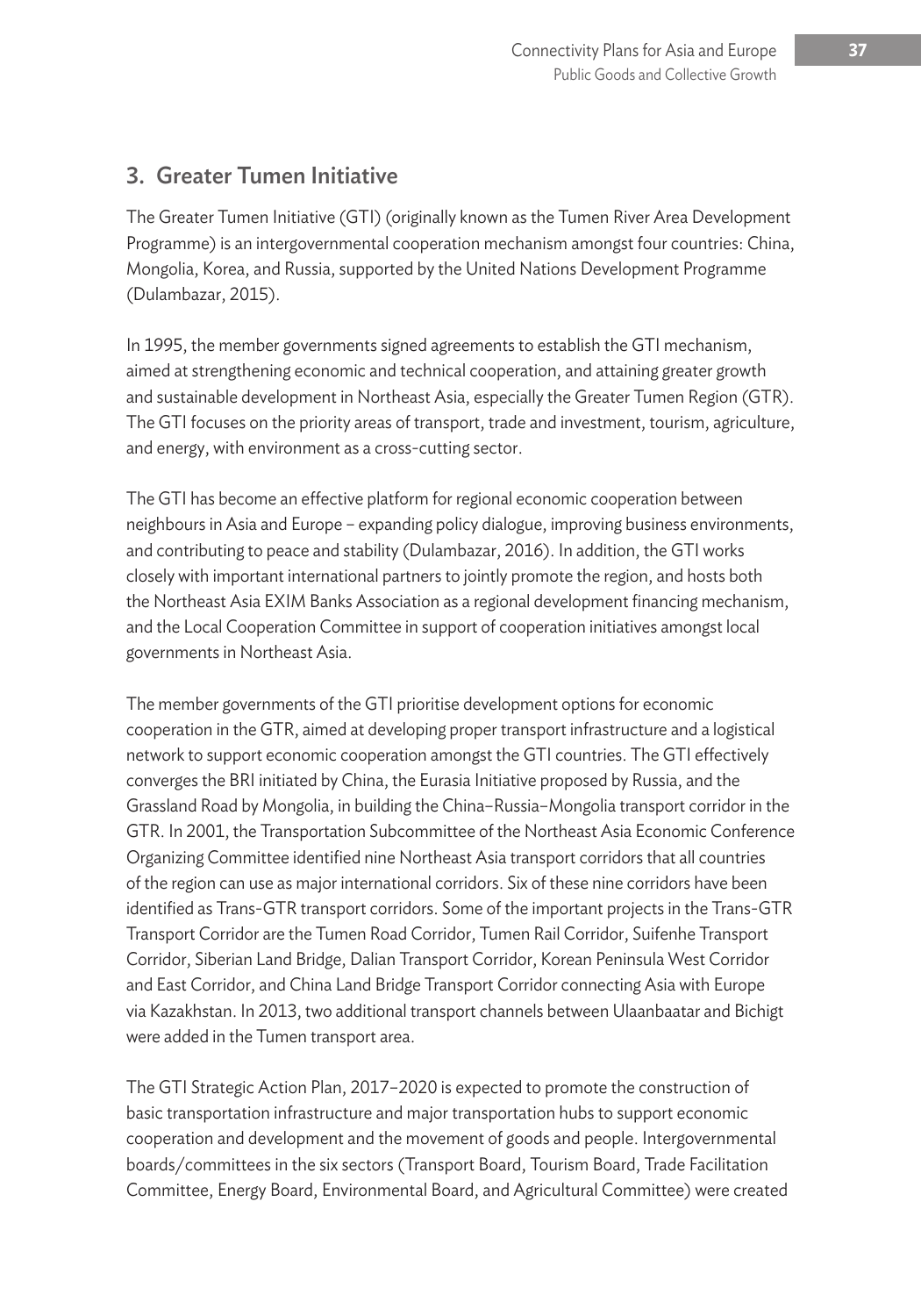to institutionalise the GTI operations in these sectors and to coordinate specific sectoral cooperation activities and projects. The GTI Common Fund, contributed by the member countries, is a United Nations Development Programme Trust Fund to finance the operation of the GTI Secretariat. The Association of GTI EXIM Banks, created in 2012, is instrumental in regional development financing mechanisms to support future projects (GTI programme website, 2020).

#### Connecting the Different Initiatives: Creating Collective Goods for Europe and Asia

The challenge is how to ensure greater coordination amongst the connectivity initiatives in the region. If well managed, this could result in inclusive and sustainable development, increased social well-being for citizens, and deepened trust amongst partners. A roadmap for developing synergy amongst the connectivity plans and measures must therefore be at the centre of the policy agenda.

'Connectivity' has always existed as an idea, but making practical use of it to determine development strategies and influence international relations is a recent phenomenon (Hawke and Prakash, 2016). In a global milieu, the connectivity plans are competing for space, influence, and results (usually for the promoting country). The transformational changes in global governance, international relations, the aspirations of young demography, technological connectivity, and the future of work are driving the current discourse on connectivity. For this reason, free and open Indo-Pacific, ASEAN–India connectivity, the MPAC, the BRI, and EU–Asia connectivity plans are seeking greater emphasis on governance, standards, transparency, and accountability. Financing of infrastructure in Asia and Europe have different estimates. There is also the need to include climate adaptation and mitigation costs in the connectivity plans.

Seeking convergence amongst competing connectivity plans is based on the notion that all connectivity plans have similar objectives. The contours of the MPAC, BRI, and other connectivity plans will show that this is not always the case. There are inherent differences in each of these plans, given their origins, partnerships, resources, and the political and economic priorities of the promoters. Primarily, financing of connectivity plans, transparency in project preparation, and accountability in project execution are important global concerns emerging from the implementation of connectivity plans. The example of the BRI is important, as it has drawn global attention towards issues of planning and project design, financing, and debt sustainability (Prakash, 2019). The practical aspects of trans-regional connectivity – such as technical specifications, safety management frameworks, the social and economic well-being of workers in the sector, competition policy, and customs cooperation – call for a unified or common regime for the carriage of goods and people across continents.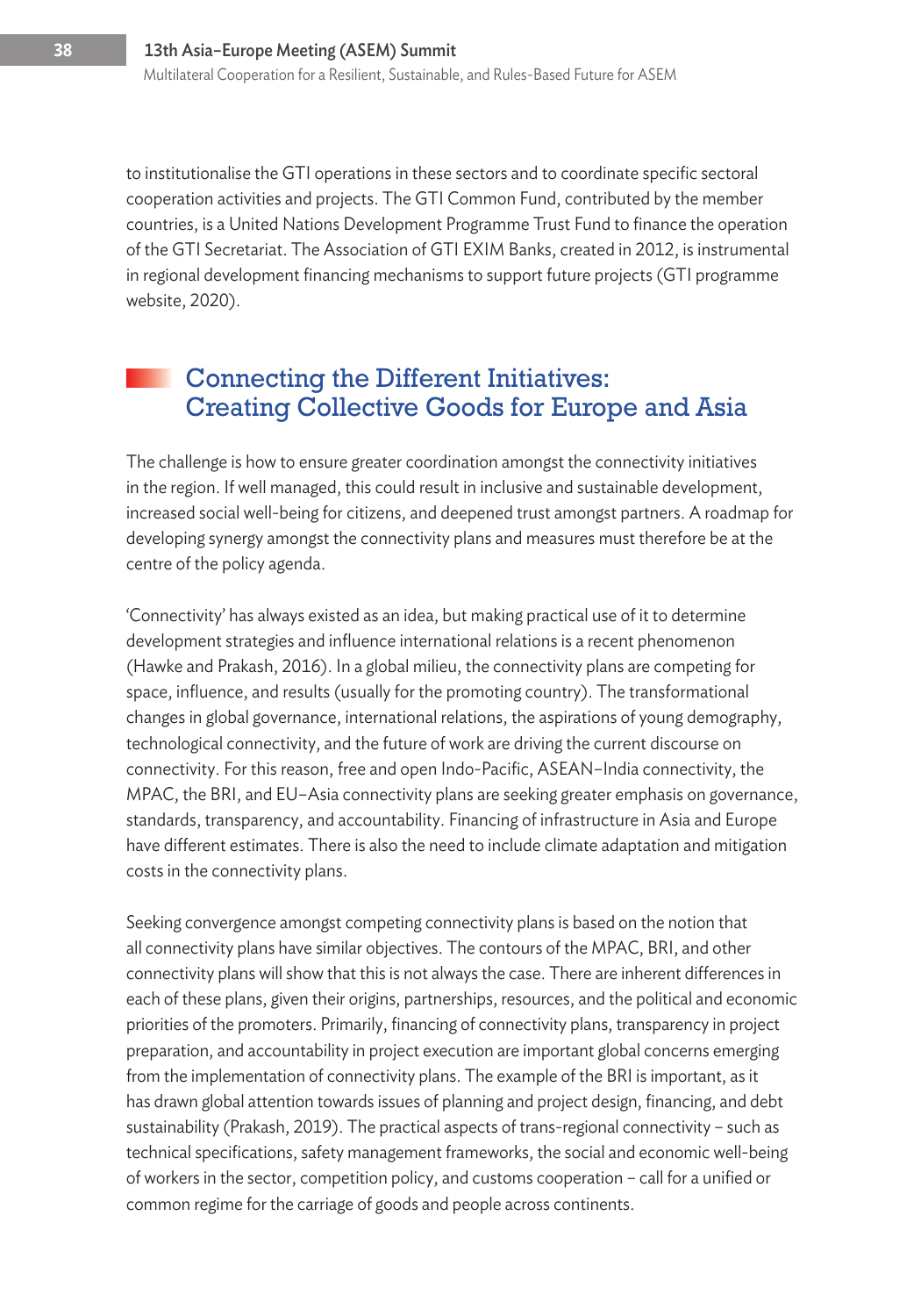Since the need for collective and public goods must be realised amidst competitive differences, a consensus amongst governments, businesses, and people is emerging to establish governance mechanisms that would place different connectivity plans behind globally agreed development goals and standards. Several guidance principles have emerged from the G20, OECD, and ADB on quality infrastructure and the financing of connectivity projects. This will help to create common objectives and create synergies amongst the different connectivity plans. Setting global standards for connectivity projects and activities is difficult but not impossible. Global development programmes and the impetus for multilateralism can provide the way to create greater interlinkages between connectivity plans through governments, and regional and multilateral institutions. A multilateral cooperation process for investment facilitation could reduce multiplicity, and create synergy and common purpose amongst different infrastructure plans. A multilateral cooperation framework would promote and build transparency amongst competing initiatives, and investors would be able to make informed decisions (Prakash, 2020).

The plans must be compatible with the financial, governance, and development priorities of Asia and Europe, and the benefits of the plans must reach the people. Ultimately, connectivity plans must become collective public goods aimed at the development of people and regions. ASEM's cooperation agenda for the next decade should provide direction for turning Asia– Europe connectivity plans into collective or common goods for all people.

# **REFERENCES**

AEI (2020), 'China Global Investment Tracker'. Washington, DC: American Enterprise Institute. https://www.aei.org/china-global-investment-tracker/ (accessed 30 June 2020).

ASEM (2000), *The Asia–Europe Cooperation Framework (AECF) 2000*. Seoul: Asia Europe Meeting.

ASEM (2014), 'Chair's Statement of the 10th Asia Europe Meeting', Milan, 16–17 October.

CAPA Centre for Aviation (2018), 'China's Belt and Road Initiative and Aviation'. Sydney: CAPA Centre for Aviation. https://centreforaviation.com/analysis/airline-leader/chinasbelt-and-road-initiative-and-aviation-427350 (accessed 30 June 2020).

Dossani, R., J. Bouey, and K. Zhu (2020), 'Demystifying the Belt and Road Initiative: A Clarification of its Key Features, Objectives and Impacts'. Santa Monica: RAND Corporation.

Duchâtel, M. and A.S. Duplaix (2018), 'Blue China: Navigating the Maritime Silk Road to Europe', *Policy Brief.* Berlin: European Council on Foreign Relations. https://www.ecfr. eu/publications/summary/blue\_china\_navigatingthe\_maritime\_silk\_road\_to\_europe (accessed 30 June 2020).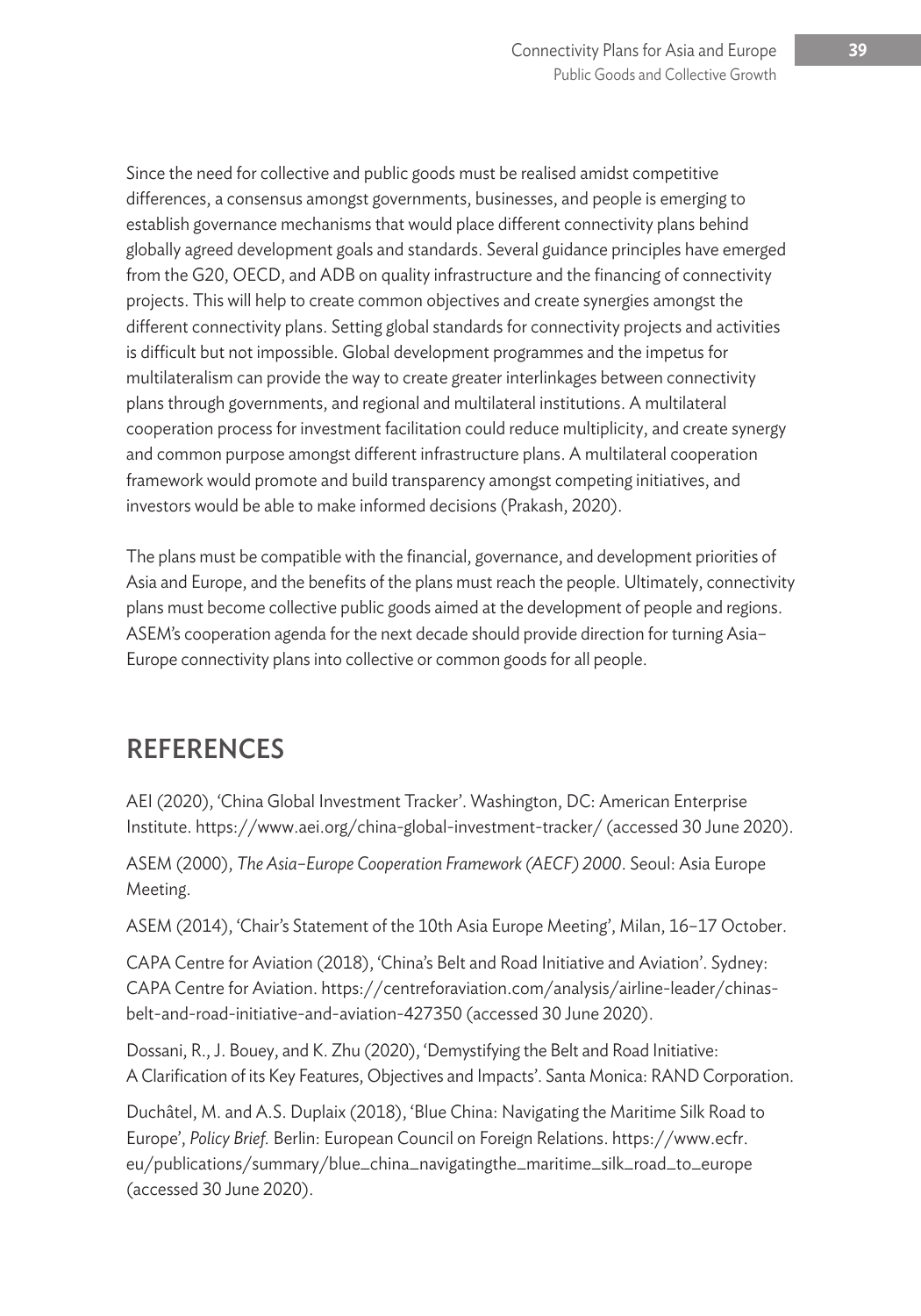Dulambazar, T. (2015), 'Mongolia's Cooperation in the GTI Transport Corridor', in *Blue Book: 20 Years in Greater Tumen Regional Cooperation*. Beijing: China Association of International Trade (CAIT).

Dulambazar, T. (2016), 'Physical Connectivity between Asia and Europe: A Mongolian Perspective', in A. Prakash (ed.) *ASEM Connectivity Vision 2025: Challenges and Opportunities*, An ERIA–Government of Mongolia Document. Jakarta: Economic Research Institute for ASEAN and East Asia, pp. 35–44.

ENR (2019), 'ENR 2019 Top 250 Global Contractors 1–100', *ENR Engineering News-Record,*  August. https://www.enr.com/toplists/2019-Top-250-Global-Contractors-1 (accessed 30 June 2020).

European Commission (2018a), 'Connecting Europe and Asia: Building Blocks for an EU Strategy', Communication to the European Parliament, the Council, the European Economic and Social Committee, the Committee of the Regions and the European Investment Bank. Brussels: European Commission.

European Commission (2018b), 'A Credible Enlargement Perspective for and Enhanced EU Engagement with the Western Balkans', Communication to the European Parliament, the Council, the European Economic and Social Committee, and the Committee of the Regions. Brussels: European Commission.

Green Belt and Road Initiative Center (2020), Countries of the Belt and Road Initiative (BRI). https://green-bri.org/countries-of-the-belt-and-road-initiative-bri (accessed 30 June 2020).

Green, M.J. (2018), 'China's Maritime Silk Road: Strategic and Economic Implications for the Indo-Pacific Region', in N. Szechenyi (ed.), *China's Maritime Silk Road: Strategic and Economic Implications for the Indo-Pacific Region*. Washington, DC: Center for Strategic and International Studies, pp. 1–3.

Hawke, G. and A. Prakash (2016), 'Conceptualising Asia–Europe Connectivity: Imperatives, Current Status, and Potential for ASEM', in A. Prakash (ed.), *ASEM Connectivity Vision 2025: Challenges and Opportunities*, An ERIA–Government of Mongolia Document. Jakarta: Economic Research Institute for ASEAN and East Asia, pp. 3–10.

Johnson, K. (2018), 'Why is China Buying Up Europe's Ports?', *Foreign Policy*, 2 February. https: //foreignpolicy.com/2018/02/02/why-is-china-buying-up-europes-ports/ (accessed 30 June 2020).

Knowler, G. (2020), 'China-Europe Air Cargo Rates Hit New Highs on Medical Demand', 6 April, *JOC*. https://www.joc.com/air-cargo/china-europe-air-cargo-rates-hit-newhighs-medical-demand\_20200406.html (accessed 30 June 2020).

Kurimoto, S. (2019), 'Belt and Road Propels Chinese Contractors to Top of Global Ranks', *Nikkei Asian Review*, 19 September. https://asia.nikkei.com/Spotlight/Belt-and-Road/Beltand-Road-propels-Chinese-contractors-to-top-of-global-ranks (accessed 30 June 2020).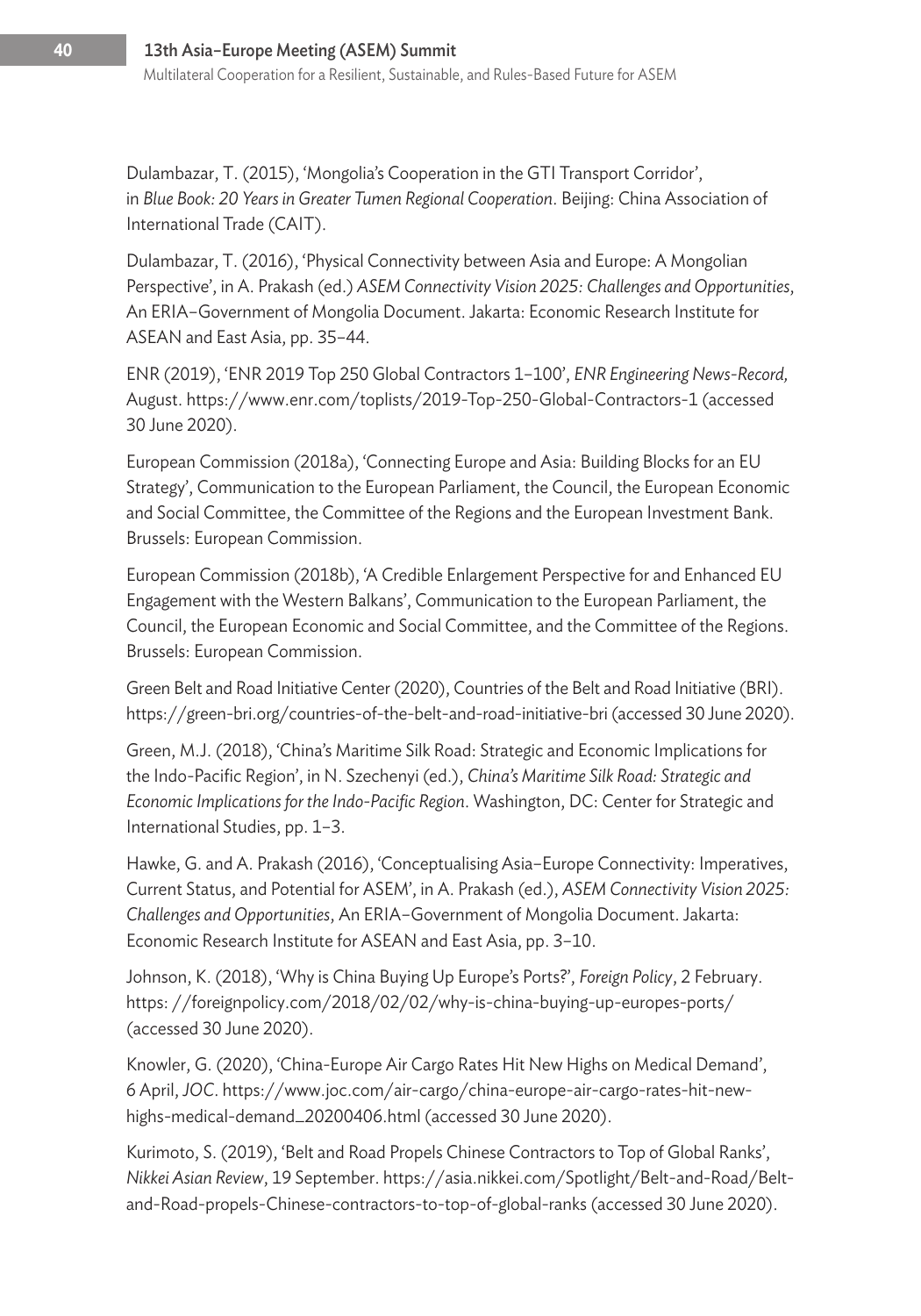Leng, S. (2019), 'China's Belt and Road Cargo to Europe under Scrutiny as Operator Admits to Moving Empty Containers', *South China Morning Post,* 20 August. https://www.scmp. com /economy/china-economy/article/3023574/chinas-belt-and-road-cargo-europeunder-scrutiny-operator (accessed 30 June 2020).

Ministry of Foreign Affairs, Japan (2019), 'The Partnership on Sustainable Connectivity and Quality Infrastructure between Japan and the European Union'. Tokyo: Government of Japan, Ministry of Foreign Affairs.

Morris, J. (2020), 'For Chinese Contractors, Belt and Road Initiative Rewards Come with Heightened Risks in a Changing World', *South China Morning Post*, 28 April. https://www. scmp.com/business/article/3081760/chinese-contractors-belt-and-road-initiativerewards-come-heightened-risks (accessed 30 June 2020).

Okano-Heijmans, M., A. Prakash, W. Zweers, and B. Dekker (2018), *ASEM Connectivity Inventory*. Jakarta and The Hague: Economic Research Institute for ASEAN and East Asia (ERIA) and the Netherlands Institute of International Relations (Clingendael Institute).

Prakash, A. (2019), 'Connecting the Connectivities: It's Time for Regional Initiatives to Work Together', in *Rethinking Global Governance*. Brussels: Friends of Europe, pp. 18–21.

Prakash, A. (2020), T 20 Task Force 3: Infrastructure Investment and Financing. Policy Brief 5: 'Multilateral Cooperation for Investment Facilitation Can Mobilise Funds for Infrastructure and Converge the Needs of Investors, Governments and People'. Riyadh.

Research and Markets (2019), 'China's Involvement in Global Infrastructure'. https:// www.researchandmarkets.com/reports/4855800/chinas-involvement-in-globalinfrastructure?utm\_source=dynamic&utm\_medium=BW&utm\_code=r8lwm3&utm\_ campaign=1319069+-+China%27s+Involvement+in+Global+Infrastructure+-+2019+Re search+Report+with+a+Focus+on+the+Belt+%26+Road+Initiative+(BRI)&utm\_ exec=joca220bwd (accessed 30 June 2020).

Rolland, N. (2019), 'Beijing's Response to the Belt and Road Initiative's 'Pushback': A Story of Assessment and Adaptation', *Asian Affairs*, 50(2), pp. 216–235.

State Council (2016), 'State Council Releases Five-Year Plan on Informatization', Press release, The State Council of the People's Republic of China, 27 December. http://english. www.gov.cn/policies/latest\_releases/2016/12/27/content\_281475526646686.htm (accessed 30 June 2020).

Summers, T. (2016), 'China's 'New Silk Roads': Sub-National Regions and Networks of Global Political Economy', *Third World Quarterly*, 37(9), pp. 1628–1643.

Summers, T. (2020), 'Structural Power and the Financing of the Belt and Road Initiative', *Eurasian Geography and Economics*, 61(2), pp. 146–151.